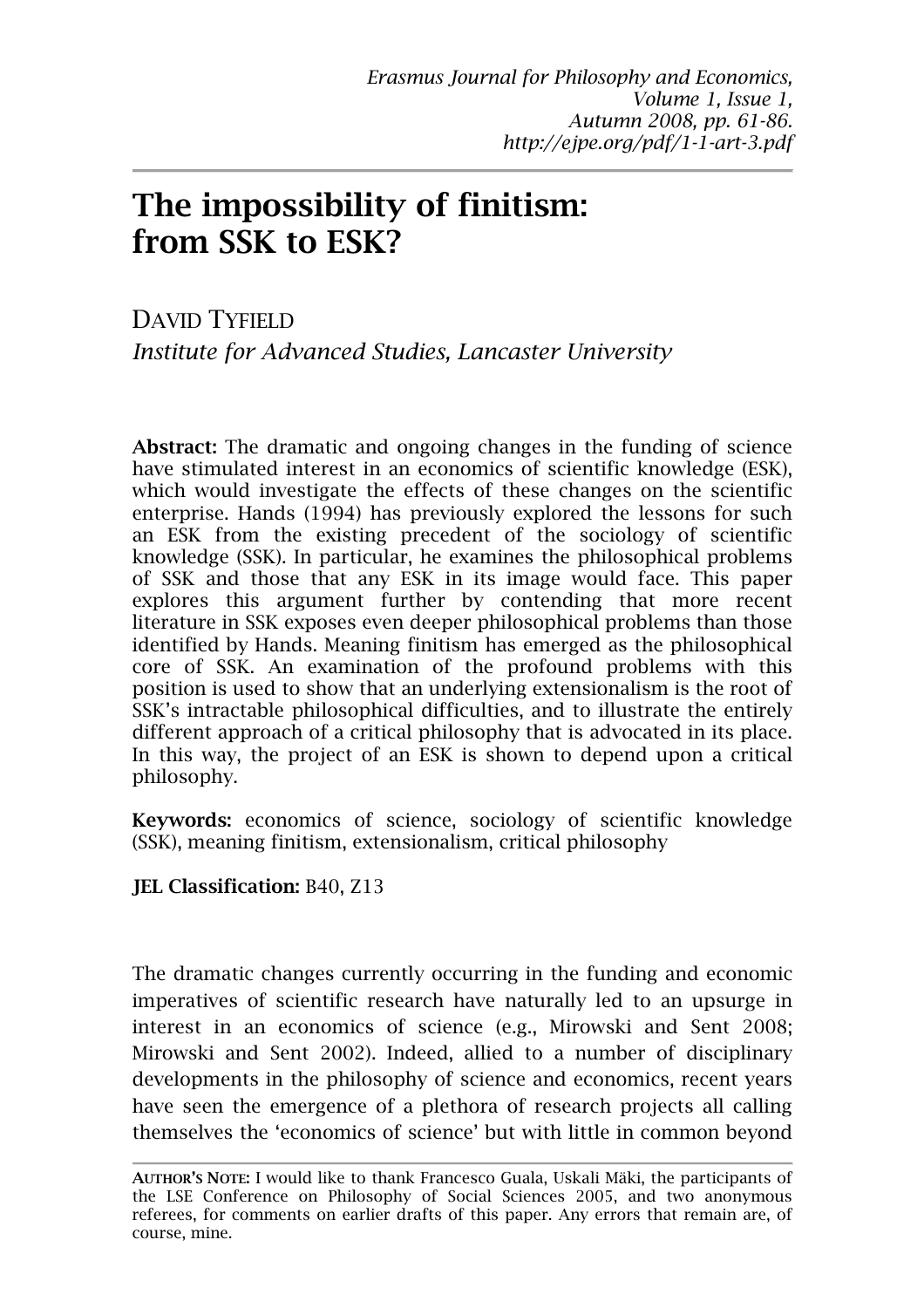the name (Sent 1999). Few if any of such projects offer explanations of why these changes have occurred. Nor do they offer theoretical frameworks for rigorous examination of the effects of these changes on the production of scientific knowledge, what may be called an 'economics of scientific knowledge' (ESK). Such a research programme, however, seems to be of exceptional practical importance in an age characterized by the social penetration of, and dependence upon, scientific knowledge. Indeed, there have been widespread expressions of concern regarding the potentially corrosive effects of the deepening presence of economic incentives in scientific research.<sup>1</sup> There is thus a significant gap calling for this ESK to be established.

As Hands (1994) notes, the sociology of scientific knowledge (SSK) seems to be an obvious place to start for such an ESK. Yet he points out that any SSK-based ESK would need to face up to the particular philosophical problems that beset SSK; in 1994, this was revolving primarily around the so-called "problem of reflexivity". However, much of recent debate regarding SSK (and particularly the strong programme of the Edinburgh School) has been concerned with the related issues of meaning "finitism", "interactionist" social ontology, and Kripke's Wittgenstein, marking a definite shift in the philosophical debate from earlier concerns about reflexivity.<sup>2</sup> Indeed, finitism must now be acknowledged as a (or perhaps even *the*) central element of the model of science & technology studies (STS) associated with the Edinburgh School.

Far from this shift in the debate leading to stronger philosophical grounds, it seems that SSK's philosophical problems are as deep as ever. It is argued here that the philosophical problems of SSK are much more profound than the familiar problems of "reflexivity". In particular, finitism is intelligible only if it is false. It follows that SSK is not merely self-refuting, but, insofar as it holds onto finitism, it is unintelligible. If SSK is even to be able to sustain its *own* research programme, let alone act as role model for an ESK, it must therefore forsake finitism.

 $\overline{a}$ 1 See, e.g., Boyle 1996, Boyle 2003; Brown 2000; Campbell, et al. 2002; Eisenberg 1987; Eisenberg 1996; Geiger 2004; Heller and Eisenberg 1998; Krimsky 2003; Nelson 2001; Nelson 2004; Newfield 2003; Resnik 2007; Washburn 2005; and references in Mirowski and Sent 2002. For more sanguine assessments of the changes see, e.g., Callon 2002; Greenberg 2001; Shapin 2003; Tijssen 2004.

<sup>2</sup> See, e.g., the debates between Kusch (2004), Bloor (2004), and Sharrock (2004); and between Stueber (2005, 2006), King (2006), and Bernasconi-Kohn (2006). For the purpose of brevity, unless otherwise stated I will be using 'SSK' to refer exclusively to the Edinburgh School in this paper.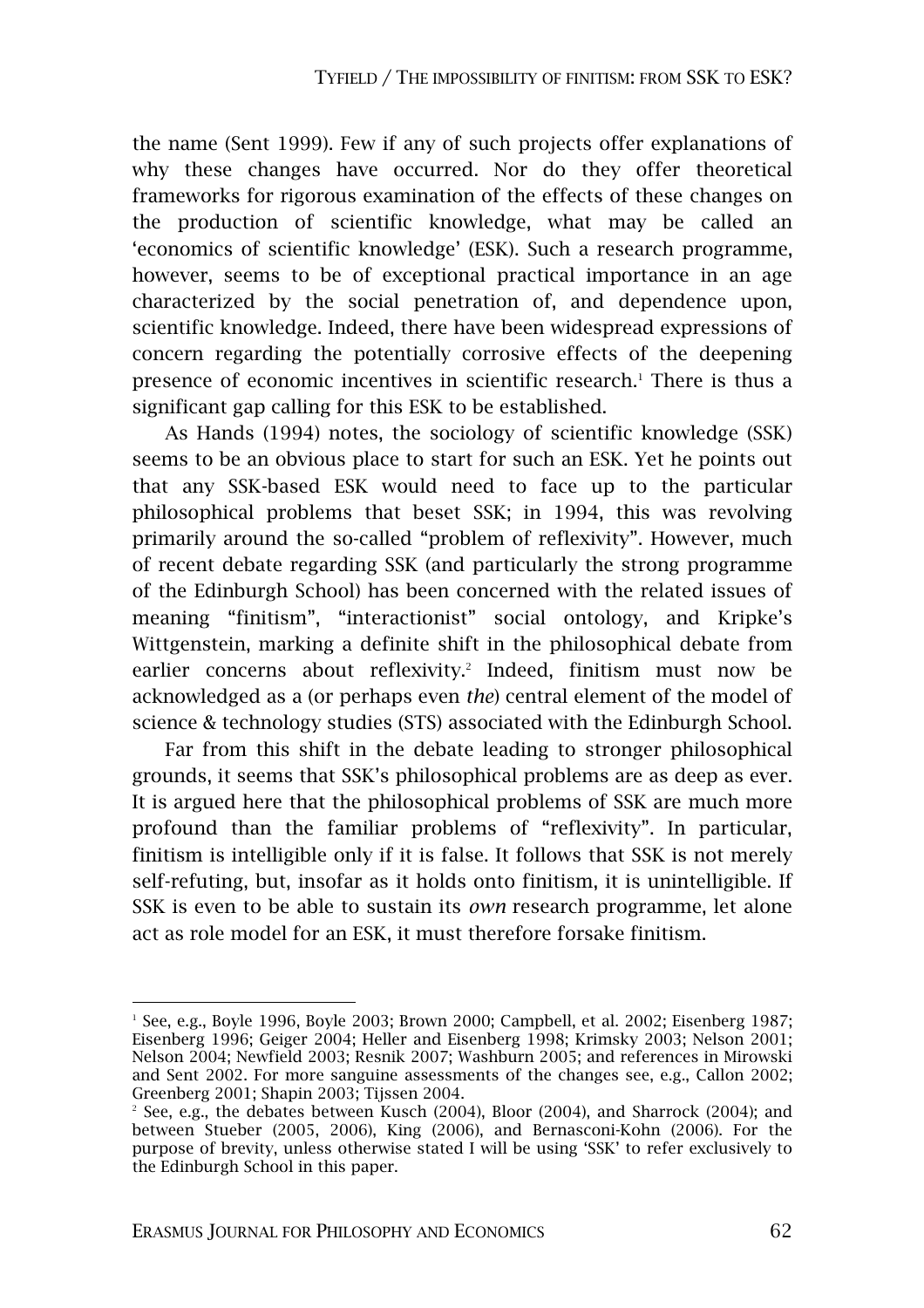Analysis of this problem reveals the root of these philosophical woes to be SSK's implicit philosophical commitment to an "extensionalist" theory of meaning, in which (the development of) the meaning of a term is understood in terms of (the growth of) the set of objects incorporated under that label. Repudiation of this extensionalism demands taking a completely different approach to the philosophical examination of the nature (or ontology) of meaning. This novel approach is effectively "transcendental" or "critical" in nature, involving examination of the necessary conditions of possibility of the premise; in this case, the familiar but problematic possibility of intelligible application of meanings and rules. In short, in order to resolve SSK's philosophical problems so that it can fulfil its potential as an insightful examination of the social nature of scientific knowledge production and act as model for an ESK, the entire approach to the philosophical issues that plague SSK must be rethought.

The paper proceeds as follows. In the next section, I introduce SSK in more depth and explore the centrality of meaning finitism in its philosophical vision. In the following sections, I proceed to explore the philosophical problems with SSK, first reviewing the familiar problems already discussed in the ESK literature, and then turning to the deeper problems regarding meaning finitism and its underlying extensionalism. The latter argument is then developed in a discussion of the resolution of these problems offered by the alternative approach of a critical and transcendental philosophy, before concluding in the final section.

## **WHAT IS SSK? THE CENTRALITY OF FINITISM**

In order to appraise SSK, we must first work out what it is. In brief, SSK is the empirical examination of the generation of scientific knowledge as an open-ended and contingent social process, situated in specific sociohistorical locations.<sup>3</sup> As is often (always?) the case, one may perhaps understand its project more clearly by considering what it is against; in this case, that is: Parsonian functionalist sociology of norms; Mertonian sociology of science; and, underlying both of these, what Barnes and Bloor dub 'rationalist' *ex ante* philosophy of science.<sup>4</sup>

<sup>3</sup> The literature on SSK is now very large. For overviews, see Barnes and Edge 1982; Barnes, Bloor, and Henry 1996; Barnes 1974; Bloor 1991; Collins 1983; Shapin 1995, and references therein. On the 'social turn' in the philosophy of science more generally following Kuhn 1970; see Hands 2001, chapter 5.

<sup>4</sup> For a discussion of Parsons, see Barnes 1995. For the sociology of science, see Merton 1973. Barnes and Bloor use the term 'rationalist' philosophy of science, for example, in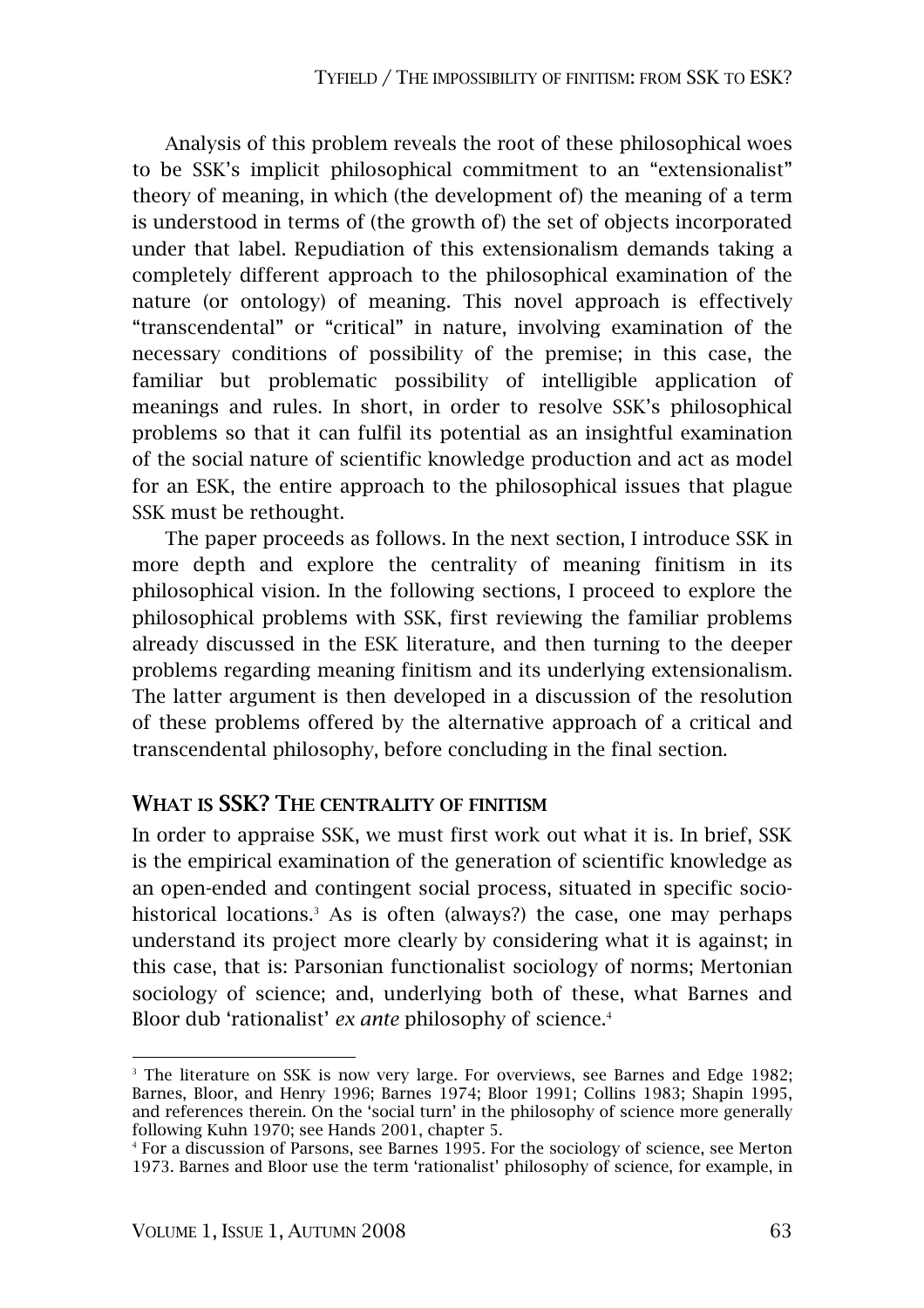As such SSK is both a sociological enquiry into the actual generation of beliefs in the social world of 'science', and a naturalistic (if not antiphilosophical) philosophy of science upon which the former is based.<sup>5</sup> The key move in the development of SSK is the shift from the investigation of science for the *truth* (or rationality) of scientific knowledge to the question of why belief A rather than B (or C, or...) is accorded *credibility* by the scientific community.<sup>6</sup> The history of science reveals that the development of scientific knowledge is ridden with controversy. The 'facts' can be, and are, interpreted in many different ways. It follows that the 'facts' themselves cannot determine scientific knowledge. SSK instead turns its attention to the causal explanation of how different beliefs come to be believed. Given that all beliefs must come to be believed, this leads to the "symmetry principle", which demands that both 'true' and 'false' scientific beliefs must be treated equally as regards how people came to accept them (Barnes and Bloor 1982, 23).

How is this position reached? Starting from the Kuhnian insights into the social relativity of beliefs and the theory-ladenness of observation, and the broader changes in post-positivist (e.g., Quinean) philosophy towards a non-foundational epistemology, SSK argues that whether our beliefs are true or false is entirely inaccessible to us, for we cannot step outside ourselves and our social world in order to compare our beliefs with the world as it is.<sup>7</sup> It follows that there is no ultimate appraisal of scientific knowledge, only the situating of it in *further* scientific understanding of how 'scientific' knowledge is produced and the status of that 'knowledge'.

<sup>&</sup>lt;u>.</u> Barnes and Bloor 1982. The phrase seems to include not only classical logical positivism of the "Received View" (Suppe 1977; Hands 2001) but also post-positivist developments that seek to uncover the rationality of the development of science. Thus Lakatos 1970; Laudan 1977; and Worrall 1990, are all explicitly cited as examples on various occasions. For an extended debate between the positions see Laudan 1981, 1982; and Bloor 1981.

<sup>5</sup> Classic examples of the former include Collins and Pinch 1993; and Shapin and Schaffer 1985. Note also that 'inductivist' in this context means simply that the logic of this process is ampliative and not only logically determined, as per deductive schemas of reasoning.

<sup>6</sup> There is a possible ambiguity in the term 'credibility', noted by Haddock (2004, 3, 5). As I use the term, it refers to the actual social acceptance given to a belief and not the belief's plausibility.

<sup>7</sup> Barnes and Bloor explicitly refer to Quine (1960, 1980) much less often than to Wittgenstein. Nevertheless he is acknowledged as a major source of their work. See, e.g., Bloor 1998, 632; Barnes 1982; and Barnes 1983.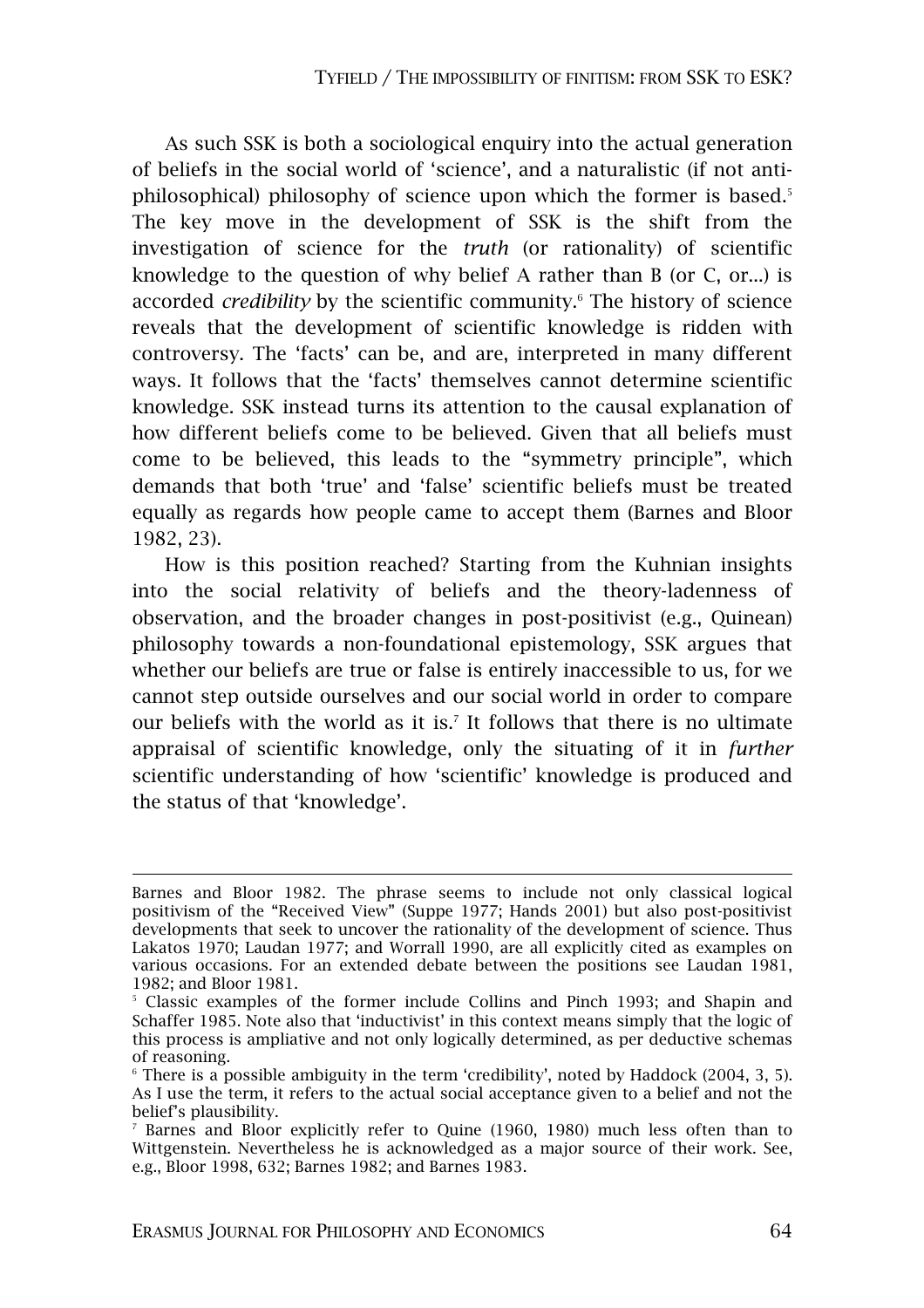Another way in to the argument proceeds from (a reading of) Wittgenstein's *Philosophical investigations* (2001).<sup>8</sup> This starts from a position in which social life and interaction, including the development of (scientific) knowledge, is a matter of extending meanings, rules, and classes to new instances; a theoretical position called "extensionalism". Pickering (1992, 4) summarizes the resulting argument well:

Since the central problematic of SSK is that of knowledge, the first move is to characterize the technical culture of science as a single conceptual network, along the lines suggested by the philosopher of science Mary Hesse (1980).<sup>9</sup> Concepts [...] within the net are said to be linked to one another by generalizations of varying degrees of certainty, and to the natural world by the piling up of instances under the headings of various observable terms. When scientific culture is specified in this way, an image of scientific practice follows: practice is the creative extension of the conceptual net to fit new circumstances.<sup>10</sup>

This process of extending the net to new instances, however, is not logically determined by the meaning (or rule, or class) itself. In the famous example deployed by Wittgenstein (2001, §185), for instance, a child is asked to "add" 1 to a particular number, in order to test their understanding of arithmetic. Instead of counting "1, 2, 3, 4…", however, the child continues "1, 11, 111, 1111…" One may rebuke the child for not understanding, but in fact "plus", or any other term, cannot be exhaustively and unambiguously defined so as to make its application always certain and uniquely logically determined. Hence the chastened child may now simply proceed "1, 2, 3, 4, 11, 12,  $13...$ " instead and may continue to offer unexpected variations that fit the further specified and refined requirements of the rule *ad infinitum*.

 $\overline{a}$ 8 The validity of this reading is the subject of much of the recent debate. See, for example, the exchange between Bloor (1992) and Lynch (1992a, 1992b), as well as more recent work by Kusch (2004, 2006), with replies from Bloor (2004) and Sharrock (2004). Perhaps it would be more accurate to use the common neologism of 'Kripkenstein' rather than Wittgenstein when referring to SSK's philosophical influences, following Kripke's (1982) exposition of Wittgenstein, though even this differs in important respects from SSK's argument. More on this below, but also see Bloor 1997.

<sup>9</sup> For 'Hesse nets' see also Hesse 1976.

 $10$  Note that the two communities party to this debate, philosophers and sociologists, tend to use the term 'extension' in two slightly different ways. For philosophers, the 'extension' is the extent of the particulars covered by that class. For sociologists (e.g., Pickering 1992, 4) 'extension' refers to the act of extending this class to the next instance. I will be using the term in the philosophical sense.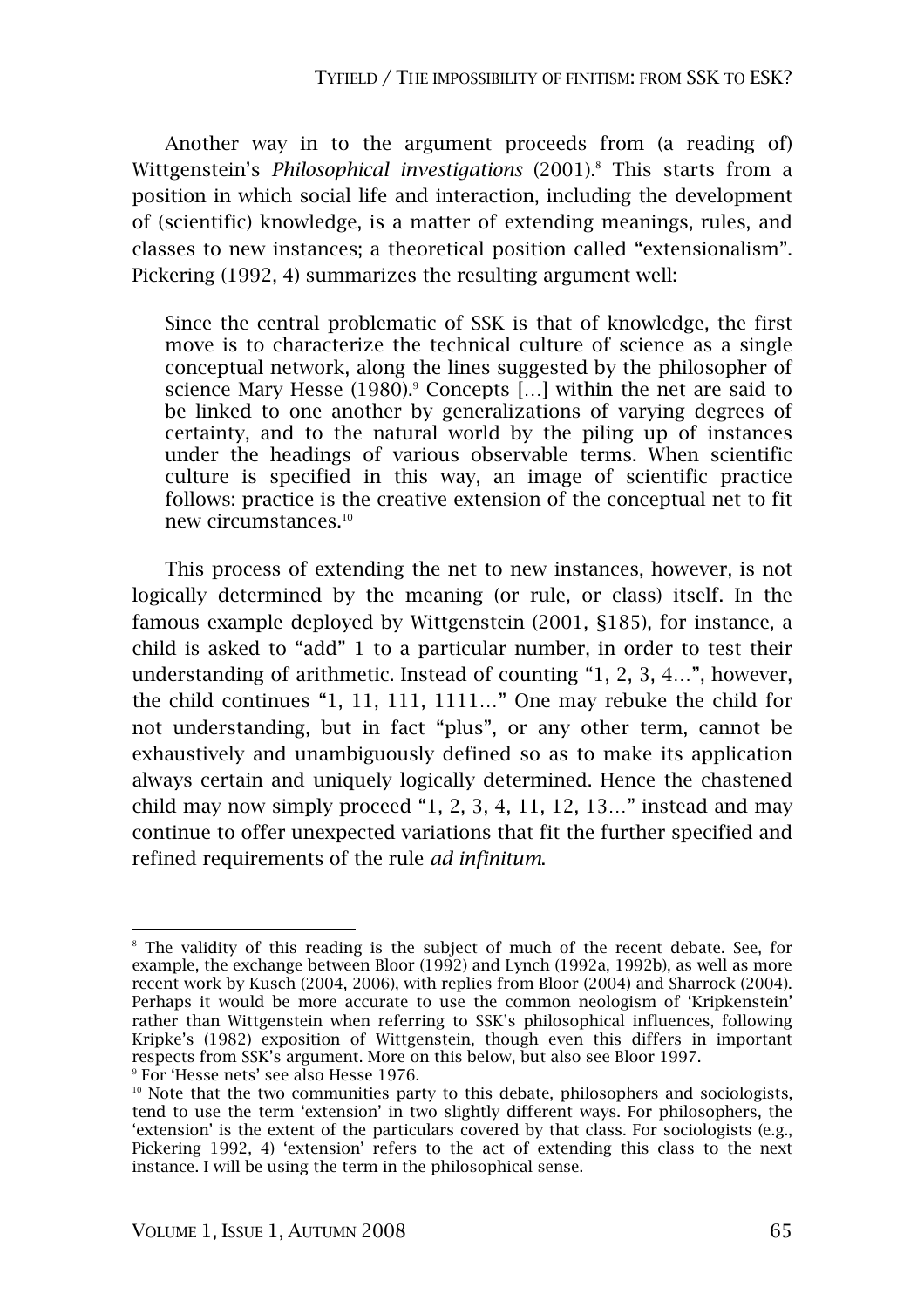In short, logical determination of the application of rules cannot reside in the rules themselves, but can only be determined for all instances where they are themselves already specified. As such, an infinitely specified definition is impossible, the resulting theory of meaning is "finitism", so-called because at any one time the existing extension of a meaning is finite, and it is precisely because of this that extending it to the *next* instance is not *already* determined. According to Barnes, et al. (1996), finitism may therefore be defined by five criteria, namely:

- 1) Future applications of terms are open-ended;
- 2) No act of classification is ever indefeasibly correct;
- 3) All acts of classification are revisable;
- 4) Successive applications of a kind term are not independent; and
- 5) The applications of different kind terms are not independent of each other.

In short, this presents an inductivist account such that:

a class is its accepted instances at a given point of time: those instances are the existing resources for deciding what else belongs in the class, the available precedents for further acts of classification, the basis for further case-to-case development of classification (Barnes, et al. 1996, 105). $11$ 

This argument is generally used to argue that, in the absence of determination of future applications by existing meanings, there is no (private, mentalistic) fact of the matter regarding what is meant by a proposition; what may be called "meaning scepticism".

In the case of SSK, however, the particular application of this argument regards the process of science, with such a model taken to represent the development of all scientific knowledge. This leads to the conclusion that 'philosophy', which attempts to explain how the development of science is a rational process determined by the internal logic of scientific knowledge, is entirely wrong-headed, attempting the impossible. Nor does SSK shy away from the radical implications of this thesis. Thus it is argued that logic itself cannot be deductively, i.e., logically, justified; for the meaning of the logical operations themselves

 $\overline{a}$  $11$  See also Barnes and Bloor 1982, 39.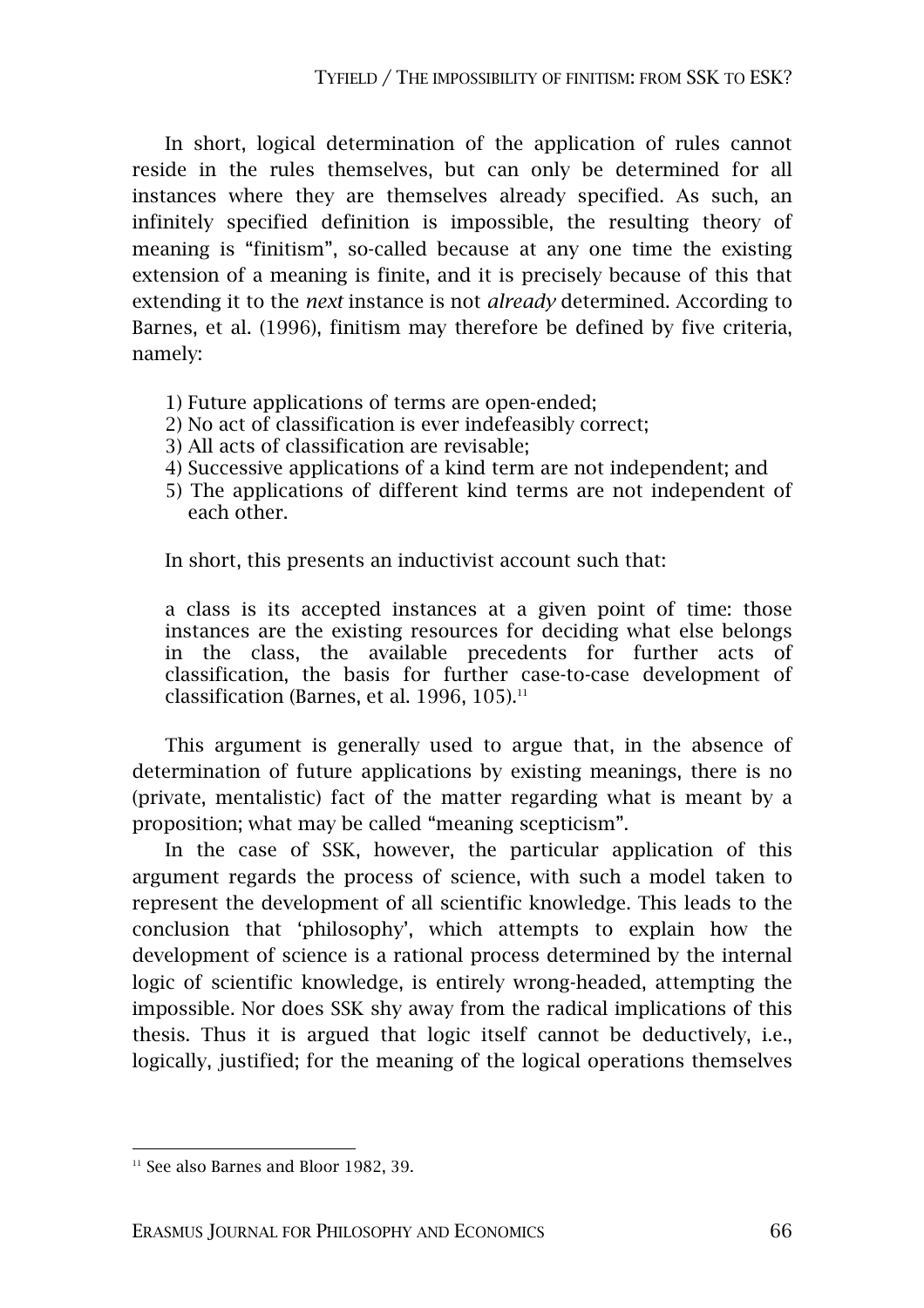are classifications whose extension is also open-ended.12 It follows that, *pace* 'rationalist' philosophy of science, neither logic nor the empirical evidence determines the development of science.

If this is the case, it follows that something else must determine what scientists believe and how these beliefs change. SSK's solution is that social interests are the relevant determining factor and thus social science can explain the development of science more generally (Barnes 1982, 35; Barnes, et al. 1996, 29). A strict dichotomy is thus set up between investigating the process of science philosophically (wrong, according to SSK) and sociologically (right). As Mäki (1992) claims, this is a radically pro-science, even scientistic programme, in which science is to be explained by more science, and there is never deemed to be any need for philosophical justification.<sup>13</sup>

In order to be able to examine the empirical and contingent process of knowledge production as a social process, SSK also needs a social ontology that can make sense of the contact between social factors and the production of science, thus conceived. This takes us to the second element of SSK's argument—set against Parsonian functionalism namely the social ontology of "interactionism", so named because social 'reality' is argued to be the outcome of the concrete interactions of actual (sociable and mutually-susceptible) individuals.

Interactionism is effectively a social ontology of finitist social rules. It acknowledges the experience of apparently irreducible social facts, particularly as social rules and norms, and so rejects methodological individualism. But these social rules are not accorded ontological status as 'real', and so reified as in Parsonian functionalism, because the apparent intransigence of society is simply the result of taking too narrow a perspective (King 1999a, 1999b, 2006).

Clearly, social rules are meaningful or else they could not be followed (nor transgressed) by human agents. However, given the picture of meaning discussed above, the application of a social rule in any given instance is precisely to extend a rule so as to include a new particular. Finitism shows, though, that the pre-existing meaning of the social rule cannot logically determine this process. It follows that social

 $12$  See Barnes, et al. 1996, 198, et seq., for consideration of the paradox of the heap as the *reductio ad absurdum* of *modus ponens*; also see Barnes and Bloor 1982, 42.

 $13$  Barnes (1982, 38) calls SSK a "totally naturalistic approach to semantic problems". Hands (1997, 2001) also argues that SSK is simply a philosophical naturalism, like those deferring to biology or cognitive science.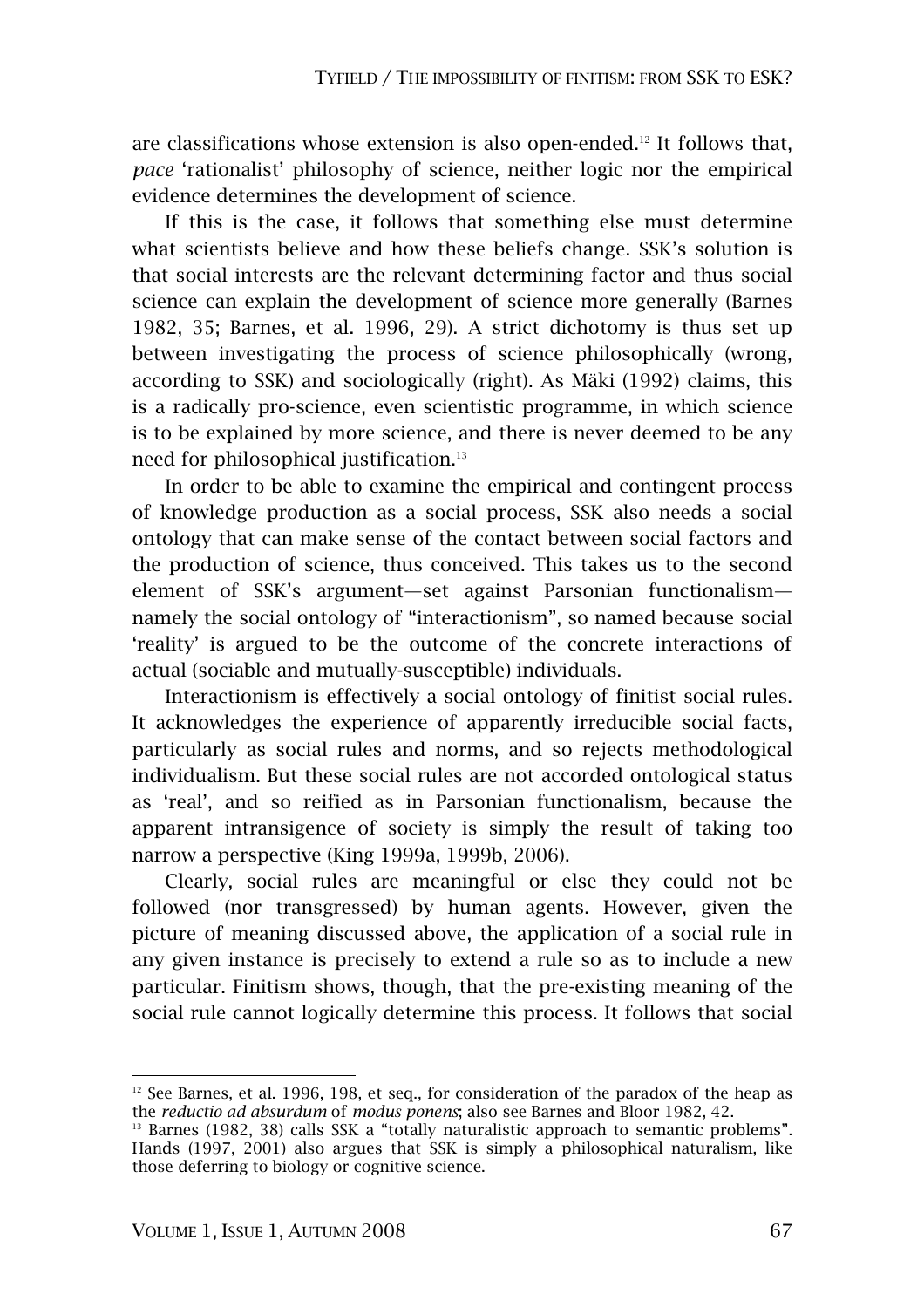rules cannot determine—nor therefore explain—any apparent 'following' of the rule nor any other associated social process.

For interactionism, therefore, social rules are merely the finitist precedent produced by past concrete interactions of individuals. The resulting social ontology is 'interactionist' in that it consists of the output of the negotiations and consensus of all the interactions of humanity throughout history regarding the extension, and hence meaning, of 'social rules', i.e., a conception of 'Social life as bootstrapped induction' (Barnes 1983). From the perspective of any one individual, therefore, social reality will seem given and real, but in fact this is simply because the social 'reality' confronting us is the result of the interactions of all the rest of humanity, which are obviously always greatly beyond our individual control.

Taking these two strands of analysis of science and social ontology together, then, what is the effect of this argument as regards SSK's empirical and sociological program for studying the interaction of science and society? If we acknowledge that both, social rules and scientific theoretical propositions, are meanings (part of the conceptual 'Hesse net') and that these are only extended 'inductively', it follows immediately that the very *content* of scientific knowledge will also be responsive (however indirectly) to the social positioning, and hence to the particular understanding associated with given social interests, of the scientists.

Furthermore, given that there is only ever comparison of beliefs *within* the net of meaning and so no discrimination of 'true' and 'false' beliefs by comparing them directly with the world, social factors can be seen to feature in explanations of *all* scientific knowledge and not just lapses or corruptions of the 'pure' logic of scientific discovery through reference to perversion of the specifically scientific social norms. It follows that, as regards the third and final limb of SSK, Mertonian sociology of science is seen to be wrong in the 'rationalist' assumption of a scientific method and its consequent exclusive focus on the social conditions necessary for the emergence of the particular social norms that characterize the institution of this disinterested scientific enquiry.<sup>14</sup> For SSK, such sociology of science does not go far enough in its employment of sociological analysis in science, i.e., right into the heart

<sup>&</sup>lt;sup>14</sup> That is, the (in-?)famous four norms of 'Disinterestedness', 'Communism', 'Scepticism', and 'Universalism': see Merton 1973; and the discussion in Hands 2001, 180, et seq.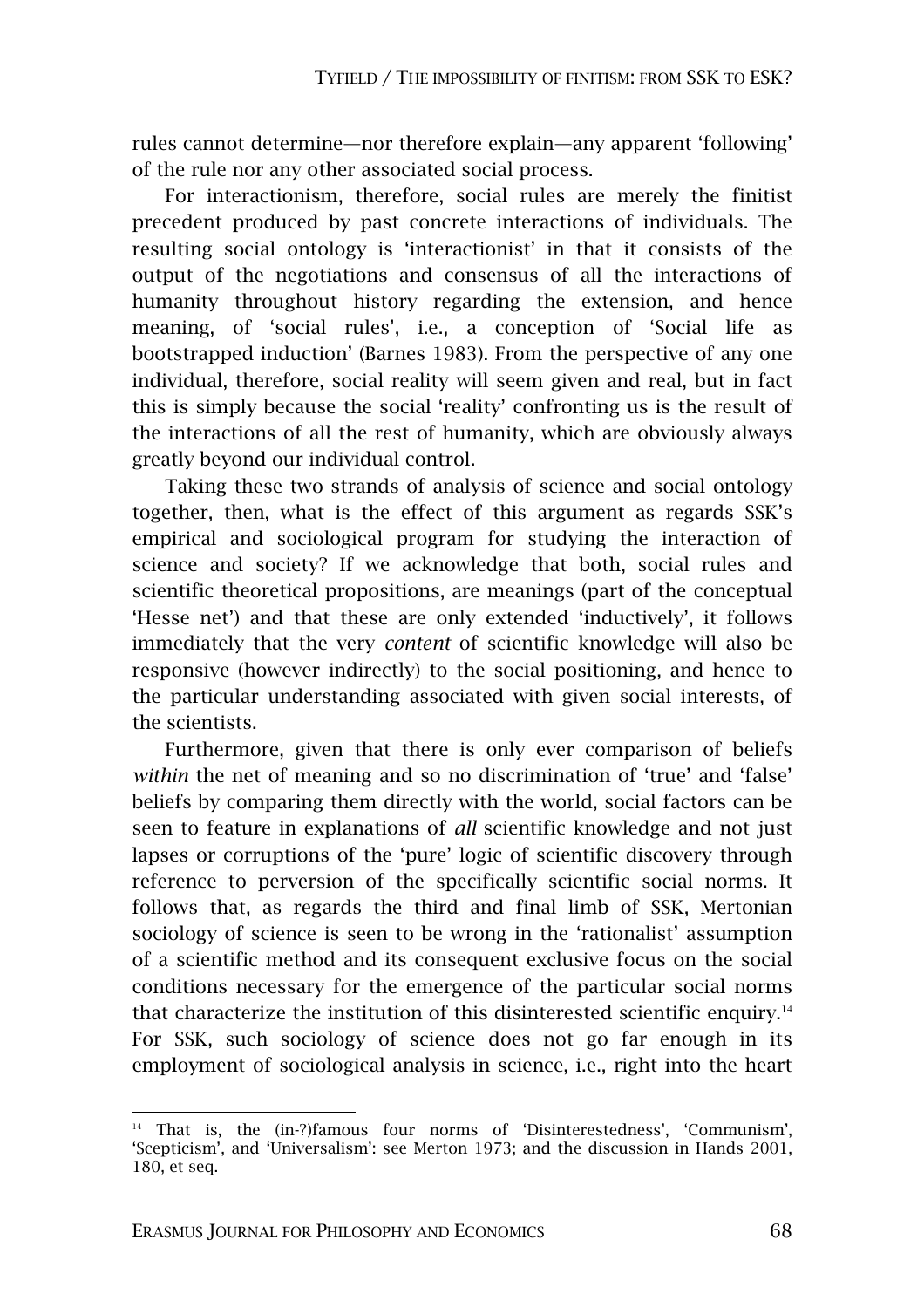of scientific *knowledge* and not just concerning the institutional norms of 'science'.

In summary, in the context of massive changes to the economics of science, examination of the impact of economic conditions on the production of scientific knowledge—an economics of scientific knowledge (ESK)—would seem to be extremely important. SSK seems to afford the examination of the interaction of social beliefs and (the development of) scientific knowledge itself in just the way we are seeking for such an ESK. However, were we to consider an SSK-based ESK, we must immediately acknowledge the significant problems with SSK, to which we now turn.

# **PROBLEMS WITH SSK 1: THE FAMILIAR PROBLEM OF REFLEXIVITY**

Probably the most high profile of SSK's theoretical problems is its perennial problem of reflexivity, as it has been discussed in earlier examinations of the suitability of SSK for ESK (Hands 1994). Indeed, "all of the authors involved in the recent SSK feel impelled to give *some response* to the question of reflexivity and the relativism (that many suggest) it implies" (Hands 1994, 93, original emphasis). Furthermore, "what tends to happen [in SSK studies] is that the sociological theories and (anti) philosophical arguments upstage" its empirical work (Hess 1997). But SSK's anti-philosophical naturalism is so domineering precisely because of the intractable philosophical and theoretical problems it throws up. If we are to resolve these problems and fulfil SSK's promise as an examination into the interaction of social factors and the production of knowledge, then we must pay some explicit attention to these philosophical problems and their origins.

What, though, is the problem of reflexivity? As Hands summarizes it:

Many of the advocates of the SSK claim to undermine the hegemony of the natural sciences by showing that what is purported to be objective and 'natural' is neither one of these things, but rather simply a product of the social context in which it is produced. If this is true for all human inquiry, then it must be said for the SSK as well; this makes everything socially/context dependent and thus *relative*. (Hands 1994, 92, original emphasis).

It follows that there would be no grounds, other than social happenstance, for accepting any belief, and this includes SSK *itself*.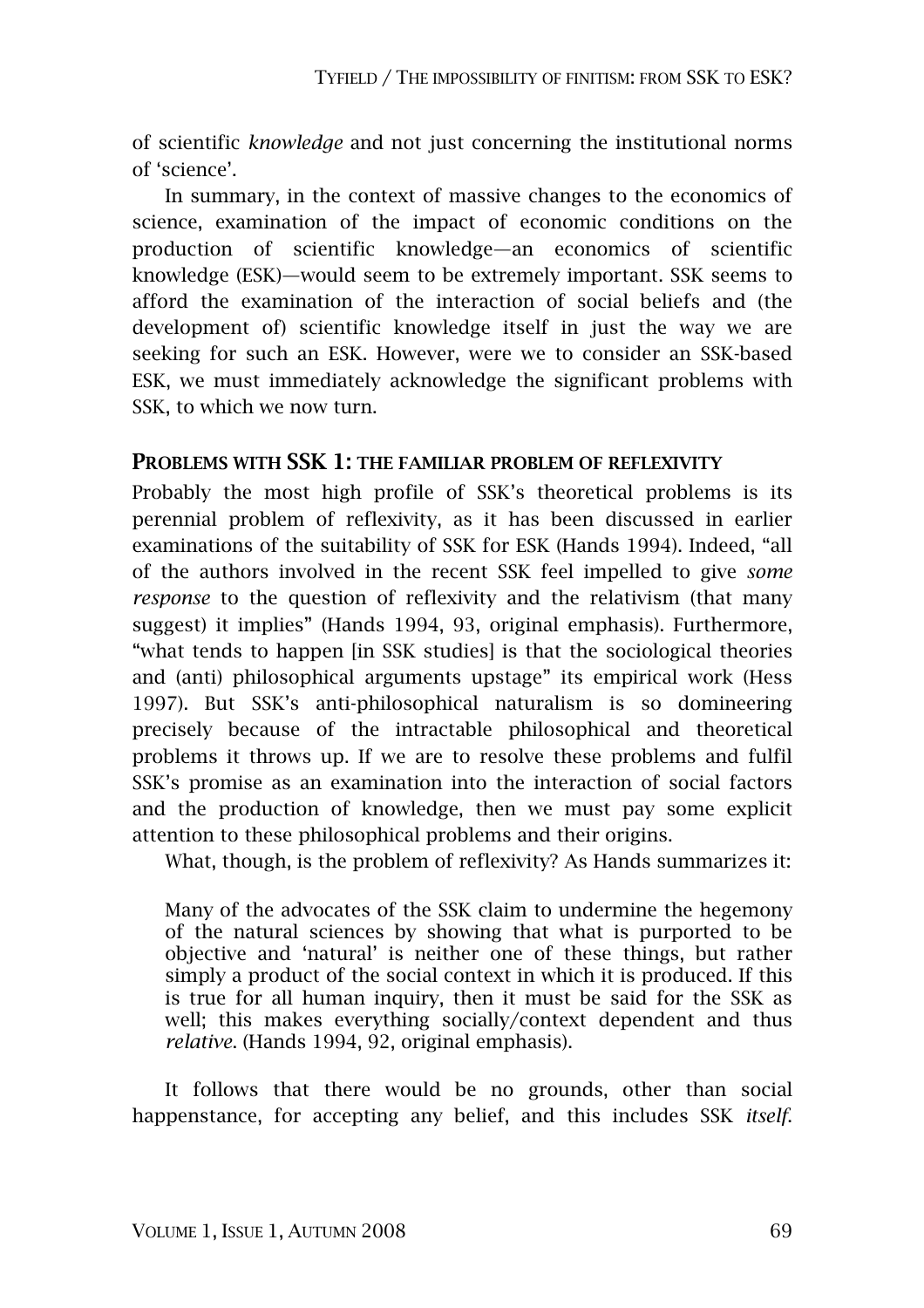Hence the "problem of reflexivity" is that if the SSK argument is correct, we have no grounds to accept SSK itself.

I agree with this point (though it is made rather too quickly here, as we shall see), but I do not draw the same conclusions as Hands. For Hands (1994, 96) concludes that the problems of reflexivity of SSK are "not so great as to deter entry" into an economics of science in SSK's footsteps. Rather, he sees the experience of SSK as informative, offering cautionary tales about the 'wilderness' through which it has walked and for which economics of science must also steel itself (Hands 1994, 97).

But on what grounds can Hands counsel that reflexivity does not present such a problem for SSK so as to rule out economics of science *ab initio*? For when Hands writes that: "Those involved in the SSK have travelled through much of this wilderness [of reflexivity problems and philosophical disorientation] before us, and to neglect their signposts would surely be a folly" (Hands 1994, 96), this can only be read so as to license a recommendation to follow them on the condition that SSK has actually travelled 'through' the wilderness and not merely 'into' it, i.e., it must have come out the other side. SSK's route must take us somewhere worth travelling to.

It is by no means clear to me that SSK is not, philosophically, still wondering adrift. Indeed, to be fair to Hands, his more recent writings on SSK and economics of science (Hands 1997, 2001) do not make such a bold claim as regards the 'role-model' SSK can provide, perhaps precisely because the intervening period has seen merely an exacerbation of this problem as parts of science & technology studies take ever-more outlandish stances in an attempt to deal with it. Indeed, the relative philosophical *conservatism* of SSK is a major reason that I have chosen it in particular as the STS tradition addressed in this paper, with the philosophical critique being offered applying *a fortiori* to other, more radically anti-philosophical STS perspectives.

But it follows that if SSK is still stranded, then surely the best signpost to follow would not be those SSK has posted that lead nowhere, but the one that says 'Danger, Wilderness Ahead, Do Not Enter'. The only other alternative is that SSK is, like democracy according to Churchill, the worst option apart from all the others. Nonetheless, for this to be the case, two points must be established: (1) just how bad it is, for it may be that *anything* would be better, even the status quo; and (2) what the alternatives are, if there are any. In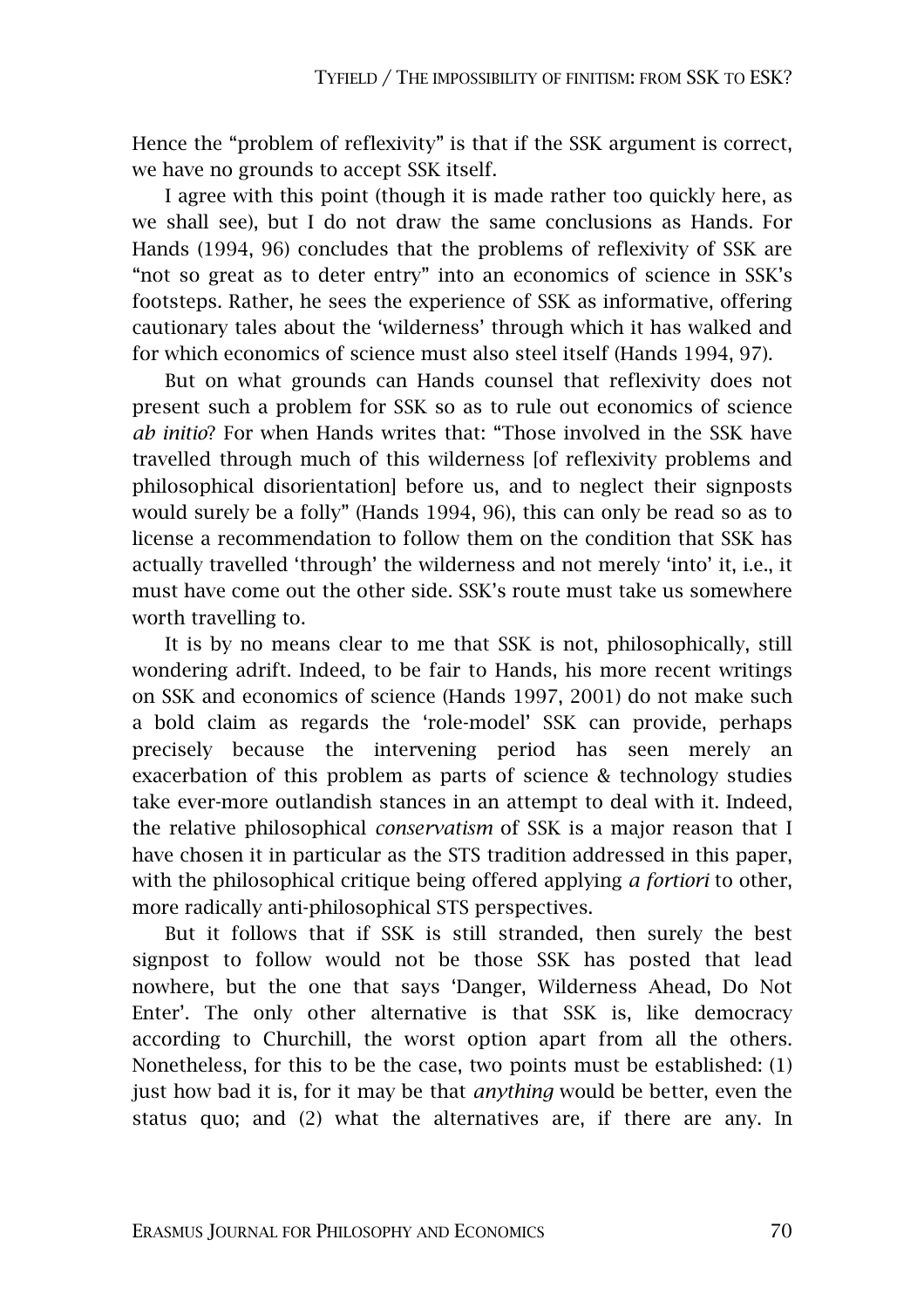answering these questions, we will also see how the problem of reflexivity arises from the deeper problem of SSK's finitism.

Let us consider each of these points in turn. First, it may be retorted that this argument assumes that the wilderness is a particularly inhospitable place—that reflexivity presents a particularly devastating problem for SSK—and this is not the case. Certainly, this line of argument is perfectly defensible given one reading of the reflexivity problem. This states that the relevant criterion for assessment of scientific knowledge is its credibility, and that this is the case no matter whether the belief is in fact, coincidentally, 'true' or 'false'. SSK itself, therefore, must also be susceptible to this kind of reflexive investigation, which would show how social factors have influenced its acceptance by some groups and rejection by others. But this requires only that the credibility conferred to all beliefs, whether 'true' or 'false', demand social explanation, and this is not the same as claiming that there is no difference between 'true' and 'false' beliefs, which *would* lead to reflexivity being a problem.

Thus stated, it is quite right that the credibility of SSK is a social phenomenon and that this does not entail that accepting beliefs is merely a matter of whim. In this case, the reflexivity is a satisfying, not a negating, one. But then, we have been worrying about nothing! Reflexivity is not a problem at all. There is no wilderness ahead but civilization, science!

Unfortunately, this is clearly not the case, as a more in-depth consideration of SSK shows. To criticise SSK in this way demands particular caution if we are to give it a fair hearing. We have seen SSK's argument is in fact a radical repudiation of mainstream philosophy of science. It is thus no surprise that it has both generated much controversy, and that misinterpretations abound. For instance, it must be appreciated that SSK does not claim, *pace* some vociferous critics, that there are no such things as true or false beliefs; or that there is no way the world is, independent of our knowledge of it. It is only claiming that we cannot *know* (in the traditional sense of having justified belief) whether our beliefs are true or false, and so this cannot feature in any explanation of why a belief is held, hence the symmetry principle. We can have true or false beliefs but this is merely a matter of coincidental correspondence, and this correspondence, or lack thereof, is not accessible to us in any particular case and so cannot count as one of the causes of actual acceptance of that belief.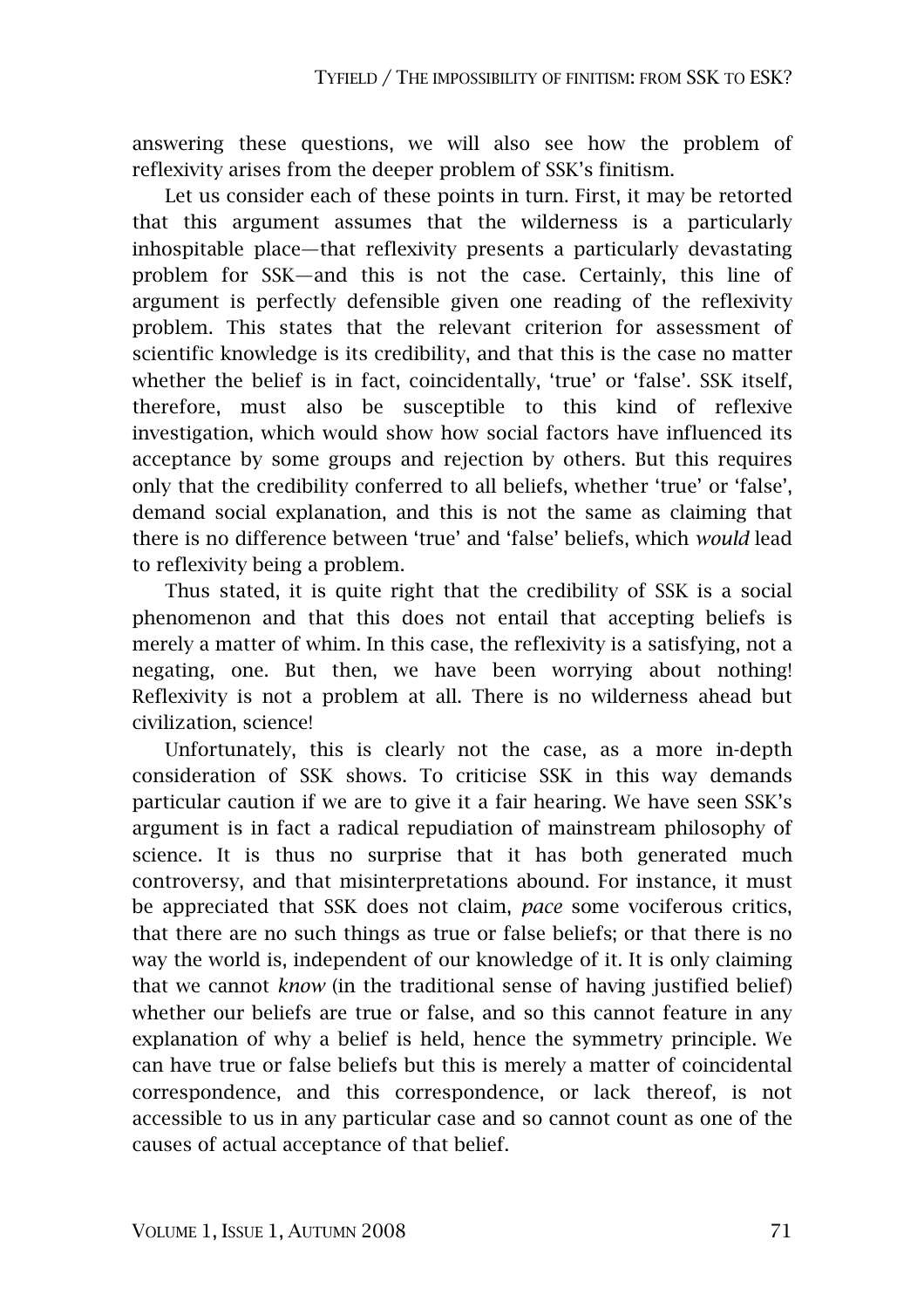Nevertheless, even if we are careful about avoiding a straw man, SSK's stance is highly problematic. For instance, consider the argument that there can be no conclusive appraisal of scientific truth, only the shifting allocation of credibility amongst different scientific belief, all *within* the finitist net of meaning and never by direct comparison of meaning and world. We cannot know whether our scientific beliefs are true or false and so we cannot refer to 'truth' or 'falsity' of beliefs: the terms become idle and superfluous. Yet if we cannot take account of truth or falsity, we have no grounds on which to discriminate 'X' from 'not X', so that we can believe both. As such, the 'truth' and 'falsity' of our beliefs is a necessary condition of the possibility of rational judgement, and without judgement we fall prey to an all-consuming relativism that makes all beliefs equally 'defensible'.

In other words, if we cannot refer to 'truth' or 'falsity' (as per symmetry), we must forsake altogether all use of these concepts, and *this includes tacit presupposition* as well as explicit usage. But this rules out rational judgement and so abandons us to relativism. In the case of SSK, this relativism is simply displaced into social terms so that the social context 'decides' what is and what is not 'knowledge', now redefined as merely "that system of beliefs that a community collectively accepts as knowledge" (Bloor 1991, 3). SSK is thus neither more nor less 'sound' than any competing argument. Nor, crucially, can it provide 'reasons' *at all*, thus belying the pleas of Barnes (1974, 156) that, while not presentable in any particular argument, SSK is to be accepted because "this whole volume is crammed with proffered reasons why its main tenets should be accepted; its justification lies within itself." Such talk of 'justification' is simply ruled out for SSK.

It is crucial to recognize that what is being argued here is *not* that SSK is *avowedly* relativist in this way.<sup>15</sup> Indeed, I have stressed above how SSK's view on truth is not to deny that beliefs do in fact have a truth-value, only that we cannot know it either way in any particular case. However, it is a necessary condition of the possibility of rational judgement that we *can* employ the concepts of truth and falsity in the way that the symmetry thesis prohibits. And symmetry follows ineluctably from finitism and the Hesse-net picture of meaning, because these entail that all beliefs are simply a matter of shifting the credibility accorded to definitions in "the creative [and undetermined] extension of

 $\overline{a}$  $15$  It is in this sense that Hands's reconstruction of the reflexivity argument above could be said to be too quick.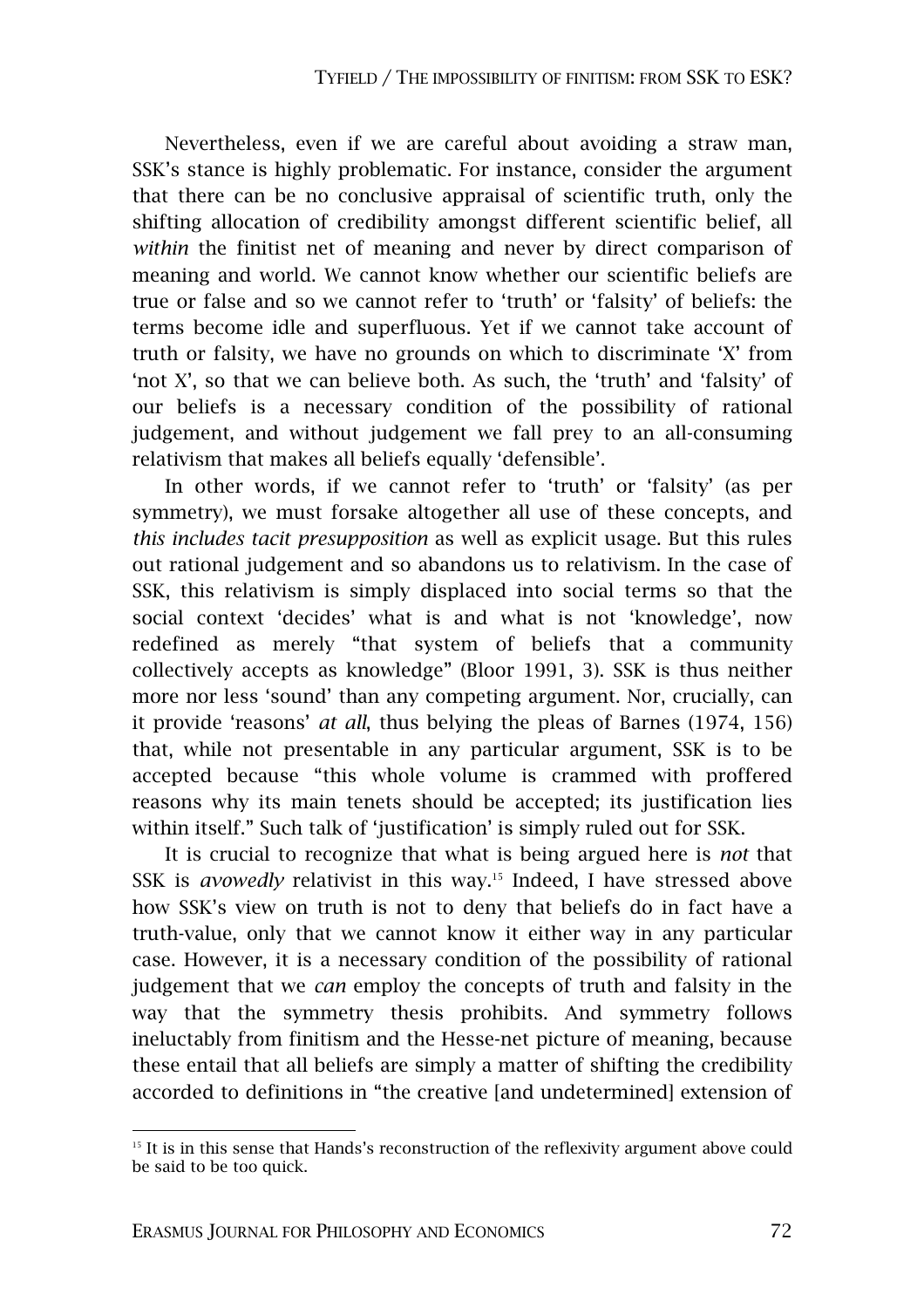the conceptual net" (Pickering 1992, 4). The present argument, therefore, is rather that, *regardless* of whether SSK is explicitly judgementally relativist or not, its allegiance to finitism and the symmetry thesis *commits* it to this relativism. Hence no amount of express protest about its rejection of this position can prove the contrary, just as the sceptic, conversely, cannot but display his lack of scepticism once outside the classroom by always leaving the building through the front door and never through the second floor window (Bhaskar 1998).

Should evidence for this theory and practice inconsistency in SSK's program be needed, it is available in abundance. For instance, given that use of the concept 'truth' is a necessary condition of the possibility of a rational discourse, and given further that SSK is participating in such a rational discourse while simultaneously proscribing use of the concept 'truth', it follows immediately that there is an insoluble paradox at its very heart that can only play itself out in interminable fractiousness and disagreement. And this, of course, is exactly what has happened to the wider SSK programme, splintering into mutually incompatible subprogrammes at loggerheads in a lethal but never-ending game of 'epistemological chicken', in which protagonists are challenged to take ever greater risks in the explicit affirmation of such a self-refuting judgemental relativism (Collins and Yearley 1992a, 1992b; Woolgar 1992; Callon and Latour 1992). In short, it seems that SSK throws itself out with its own bathwater.<sup>16</sup> If this is the case, not only do these philosophical problems effectively prevent SSK from sustaining its critical challenge to Received-View philosophy and sociology of science, but also any economics of science that would follow SSK's lead would be beset by exactly the same errors.

But—it can be retorted—you cannot blame SSK for this! For as SSK shows, even logic itself cannot be justified in a non-circular way and all SSK is doing is pointing this out; we cannot blame the messenger. In other words, the logical circularity of deductive logic itself shows reflexive inconsistency to be inevitable. This is the typical defence employed by SSK. Barnes (1974, 39) argues, for instance, that such reflexive inconsistency is merely "the appalling, unresolved difficulties of philosophy" which "do not", and by implication should not, "worry

 $16$  Hands (1994, 95) uses the phrase, but I note that he is not referring directly to SSK when he does so. See also Rosenberg 1985 for statements to the same effect; and Callon and Latour 1992 for the original joke about the 'Bath school', though from a radically different perspective.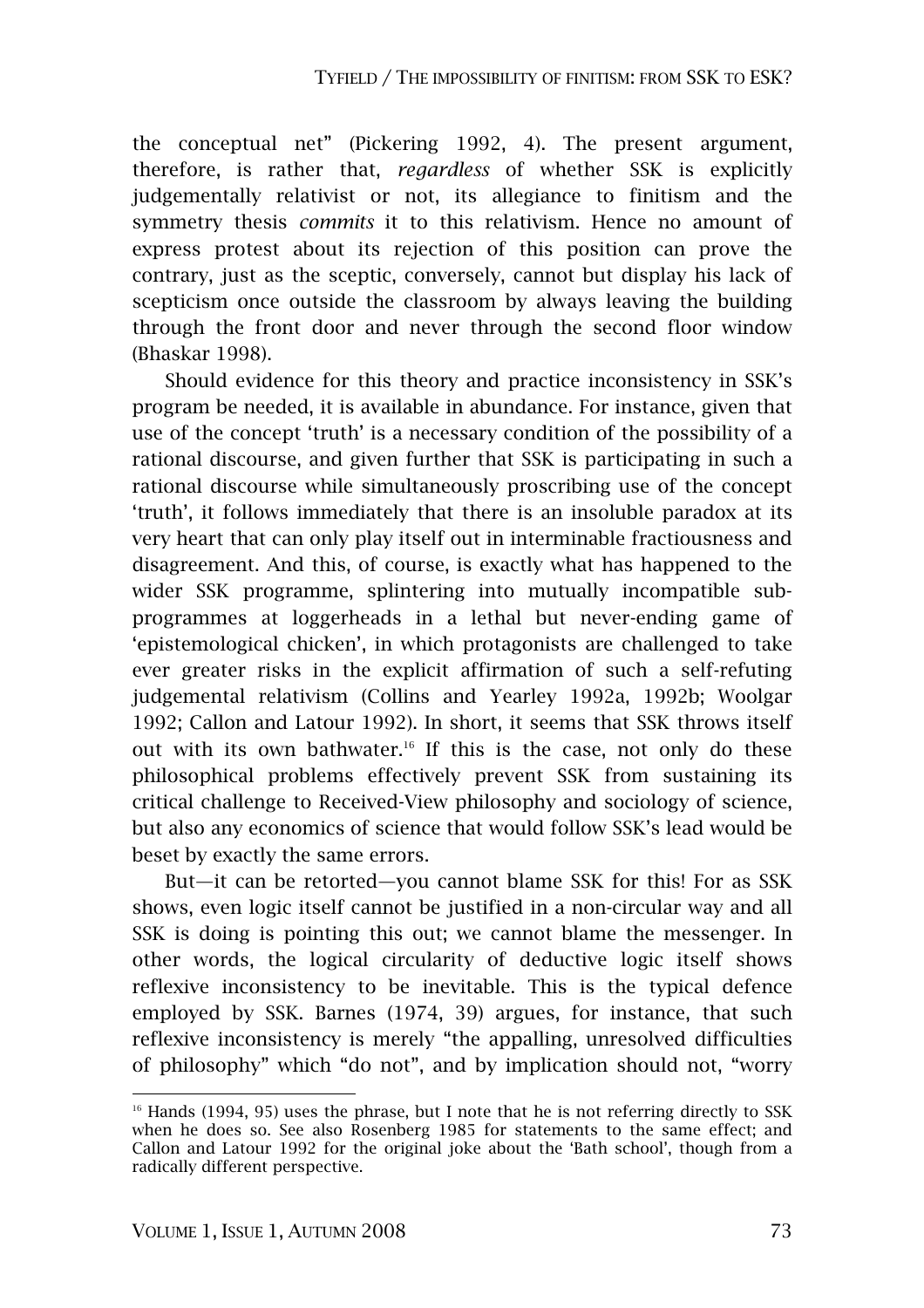the layman".17 The tactic thus is to claim innocence by way of universal guilt or to point out that, like it or not, the wilderness is the only option, because it is everywhere. The position is not hopeless, however, according to SSK, because its general inductivism leads to a bootstrapping philosophy, where 'truth' is accorded as a mark of *post hoc* success.

While it is not clear that this offers sufficient defence, it does seem that if we concede SSK's critical points—viz. that meaning is not unique and fully determining so that even logical terms do not logically determine—then there is at least a shift of the burden of proof onto those who would like to claim that reflexive inconsistency is a problem for theories because it is a criterion that discriminates (between consistent, and so tenable, beliefs and those that are not), rather than a ubiquitous and insuperable condition of all discourse. Indeed, in the absence of any demonstration to the contrary, SSK has been able to withstand such criticism despite the manifest inconsistency of its position for the last two decades. I believe that the critical arguments SSK makes against its various 'rationalist' opponents are sound, so it seems the challenge is to show that there is a way out of SSK's problems.

This takes us to the second problem of evaluating the alternatives to SSK's wilderness. The rest of the paper seeks to argue not only that there is such an alternative, but also that we can find it by looking at SSK itself, though not at what it would point out to us explicitly. Indeed, in order to see the alternatives what is needed is not some miraculous philosophical *deus ex machina* but a closer examination of the philosophical *problems* that are central to SSK's project, namely those associated with finitism: the theory of meaning that is pivotal in its conception of the interaction of science and society and that lies at the root of these intractable difficulties. What is needed is to conduct a transcendental philosophical examination of SSK's philosophical problematic itself. As we shall see, however, SSK's philosophical naturalism acts to *preclude* any such examination on its own part, and thus serves to prevent SSK from addressing, let alone resolving, its problems of reflexivity.

<sup>&</sup>lt;sup>17</sup> Nor, it seems, the social scientist. Similarly, Collins, and Yearley (1992a, 308) argue that we all, not just SSK, find ourselves in an epistemic state of "permanent insecurity". See also Barnes and Bloor 1982, 41; and Bloor 1998, 629. The problem with such statements is not that they are *wrong* but, like all such sceptical positions, that they are hugely overstated.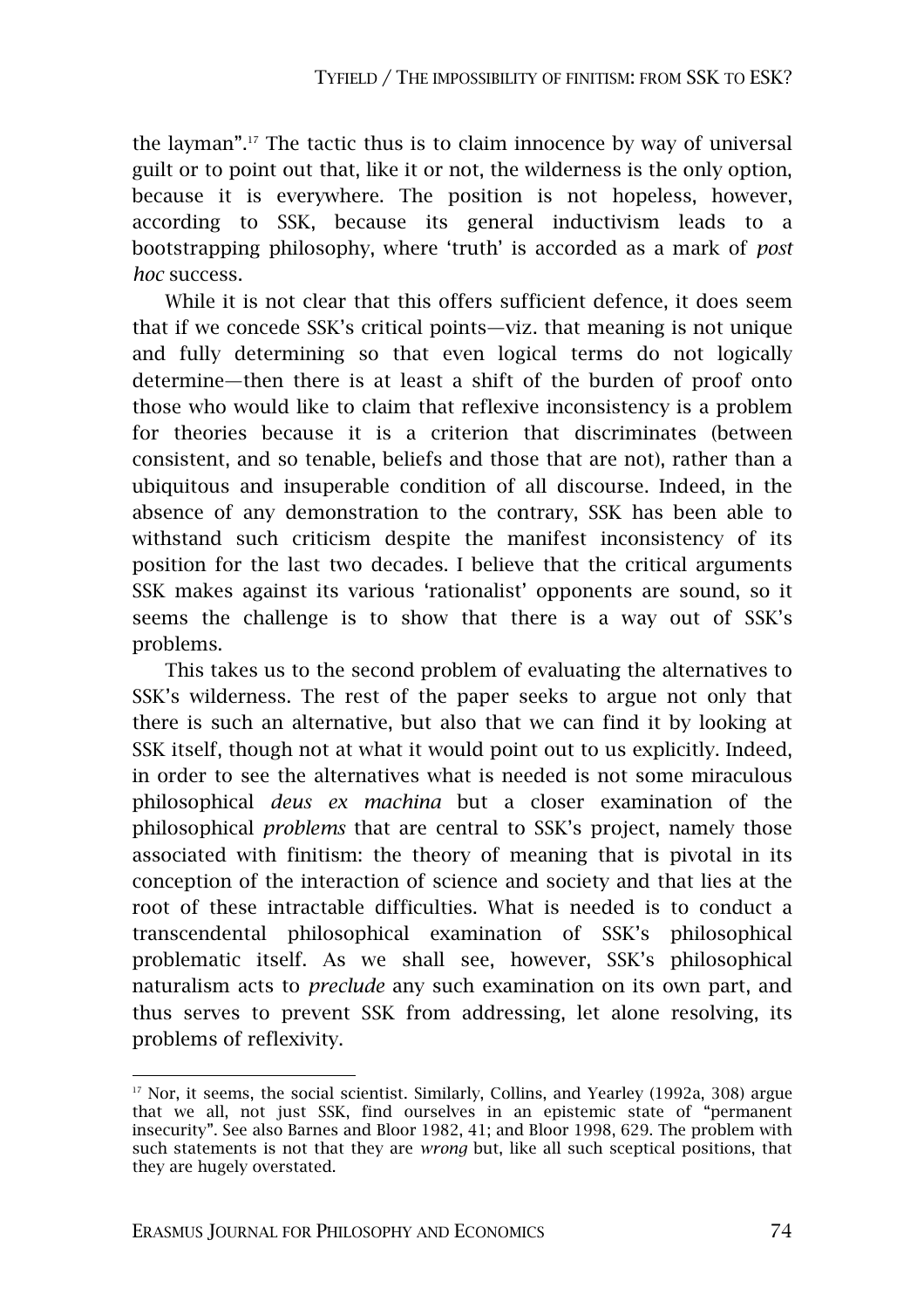### **PROBLEMS OF SSK 2: THE NOVEL PROBLEMS OF EXTENSIONALISM**

Let us, therefore, take a closer look at finitism. SSK sets itself against the thesis that the development of science is determined by the meanings of the propositions formulating the proto-scientific laws to be tested by empirical observation. Against this thesis, it argues that because scientific laws can be interpreted in numerous ways, they do not have unique meaning regarding their application or testing in any given case. Instead, SSK argues positively, the infinite number of extensions logically compatible with the existing set shows that the development of scientific knowledge is unconstrained by the meaning of the protoscientific laws, which merely act as 'precedents' facilitating any subsequent inductive determination of its extension.

The argument against 'rationalist' philosophy of science is cogent, but the derivative positive conclusion of finitism simply does not follow. That there is not one unique determinate meaning to any given proposition or rule does not entail that it can mean anything, but that it has many meanings, and 'many' does not equal 'any'.<sup>18</sup> For SSK to be persuasive here, we must overlook this step, or be presupposing something that acts as a minor premise to validate the inference, by justifying the false dilemma of theories, rules, and the like, either having a unique meaning or meaning anything at all.

Similarly, consider the argument regarding social ontology and rules. The argument for finitism establishes that norms and rules cannot be formulated with sufficient precision to obviate the possibility of their systematic 'misunderstanding', giving them a logically consistent but alternative interpretation to that which is commonly socially accepted. Given that Parsonian norms are supposed to be such clearly-formulated and *sui generis* rules, it is plain that these could not possibly determine our social interaction in the way Parsons claims. Once again: so far so

 $\overline{a}$  $18$  Compare to comments by Mermin (1998, 610) that: SSK's stretching of the related point of the underdetermination of theory by evidence to its radical conclusions overlooks the fact that it is "a trivial logical point [that] almost entirely misses the actual character of scientific practice." For "the problem confronting physicists […] is rarely an overabundance of plausible theories [but…] is to find even a single *reasonable* theoretical structure […]" (original emphasis). Bloor's (1998) response to this is particularly revealing for its characteristic shifting of meaning that conceals disagreement as agreement: "The problem is not that lots of theories fit perfectly: it is that nothing ever works properly […] so why do we prefer this imperfection to that imperfection?" This entirely distorts Mermin's point, however, for he has not said that "nothing" ever works but that it is *difficult, if possible*, to find something that does. See also Laudan 1998; and Hacking 1992, 55.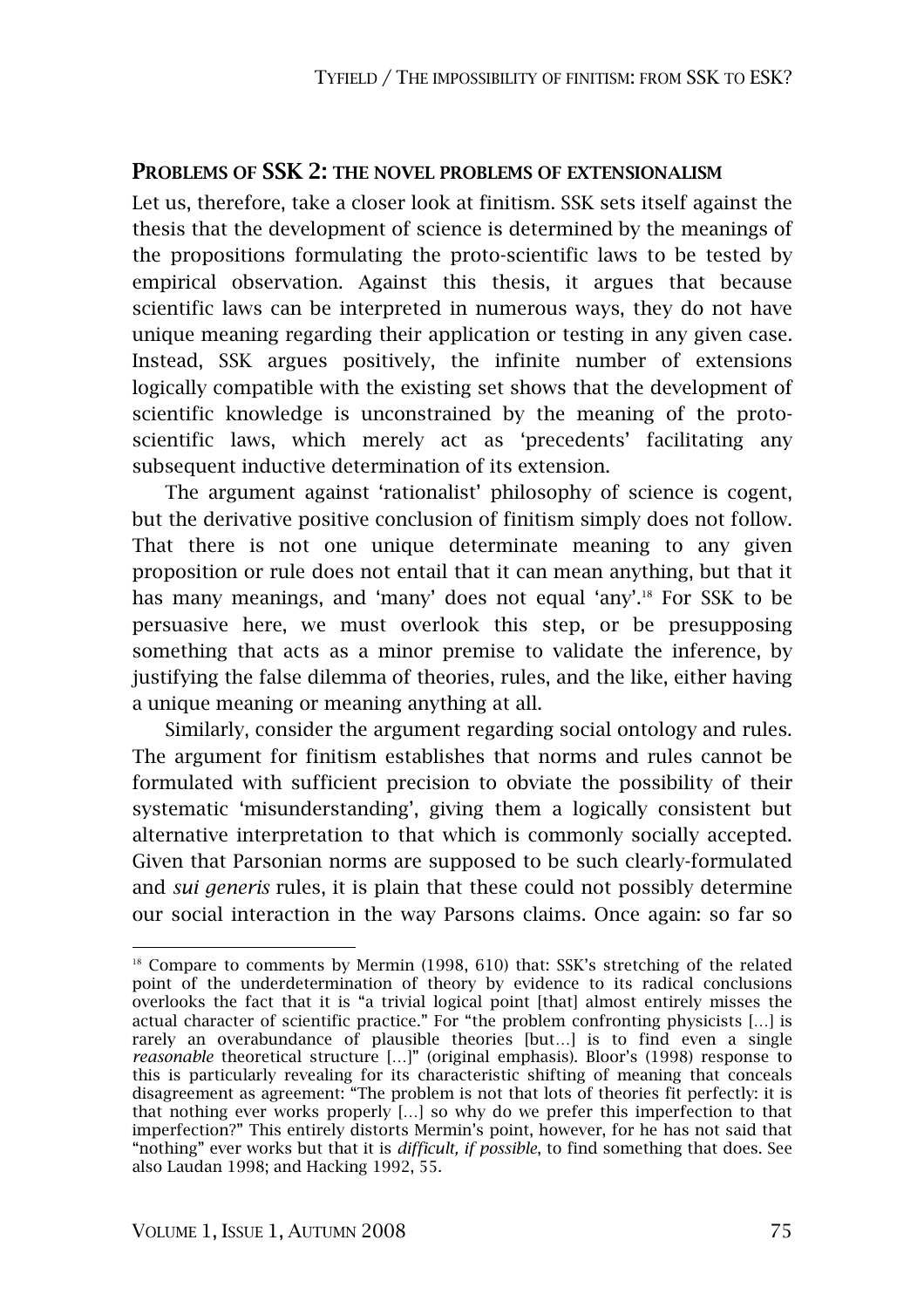good. But once again, SSK presents a false dilemma of either rules determining social interaction or social interaction determining rules to derive the latter as its positive conclusion.

Given that these positive claims are finitist conclusions, therefore, we can conclude that finitism is ungrounded, the arguments in its favour resting on false dilemmas. Furthermore, once we dispense with finitism, the problems of reflexivity and relativism do not arise, because in each case these hang on SSK's positive claims, not its critical ones. Thus, for instance, it is the finitist argument regarding 'rationalist' philosophy of science, and the specifically finitist picture of meaning as extending 'Hesse nets' to new instances, that leads to ruinous relativism, as we have seen. But why does SSK consider finitism and the false dilemmas that justify it to be compelling? The answer to this question lies in SSK's extensionalist theory of meaning, on which its entire problematic is built.<sup>19</sup>

We can readily accept that extending rules/theories to the next instance is not logically determined by their existing extensions. But this only licenses finitism if the development of rules/theories is identified with this process of extending extensive sets, i.e., given extensionalism. Nevertheless, from this extensional theory of meaning and its development, it follows that the only conceivable form of determination is *logical* determination, which is binary: in a given case either there is logical determination or there is not, as when an argument is deductively valid or not.

Thus it is clearly extensionalism that licenses the false dilemma of uniquely determining or wholly indeterminate meaning; of meaning either one thing or anything/nothing. For given that the determination of the development of meaning is *logical* determination, the existing meaning (i.e., extensive set) determines how it is developed either *uniquely* or *not at all*. With 'meaning', 'development', and 'determination' thus defined (as 'extension', 'extending', and 'logical

 $\overline{a}$ <sup>19</sup> Ironically, Barnes (1982) explicitly contrasts finitism and extensionalism, and affirms that "an alternative to extensional semantics is essential" (Barnes 1982, 24). However, the question he then goes on to address is "what determines whether or not a concept properly applies to its next instance?" The terms of his analysis of meaning are thus explicitly extensionalist, for it is extensionalism alone that sets this as the relevant question regarding semantic issues. Barnes, et al. (1996, 105) also explicitly state that "a class is its accepted instances at a given point of time." It follows that Barnes's whole investigation is conducted within an extensionalist paradigm, even if his conclusions are not aligned with the main protagonists in the 'extensionalist' philosophical debate (e.g., Putnam as 'realist', and Searle as 'description theorist' in this case).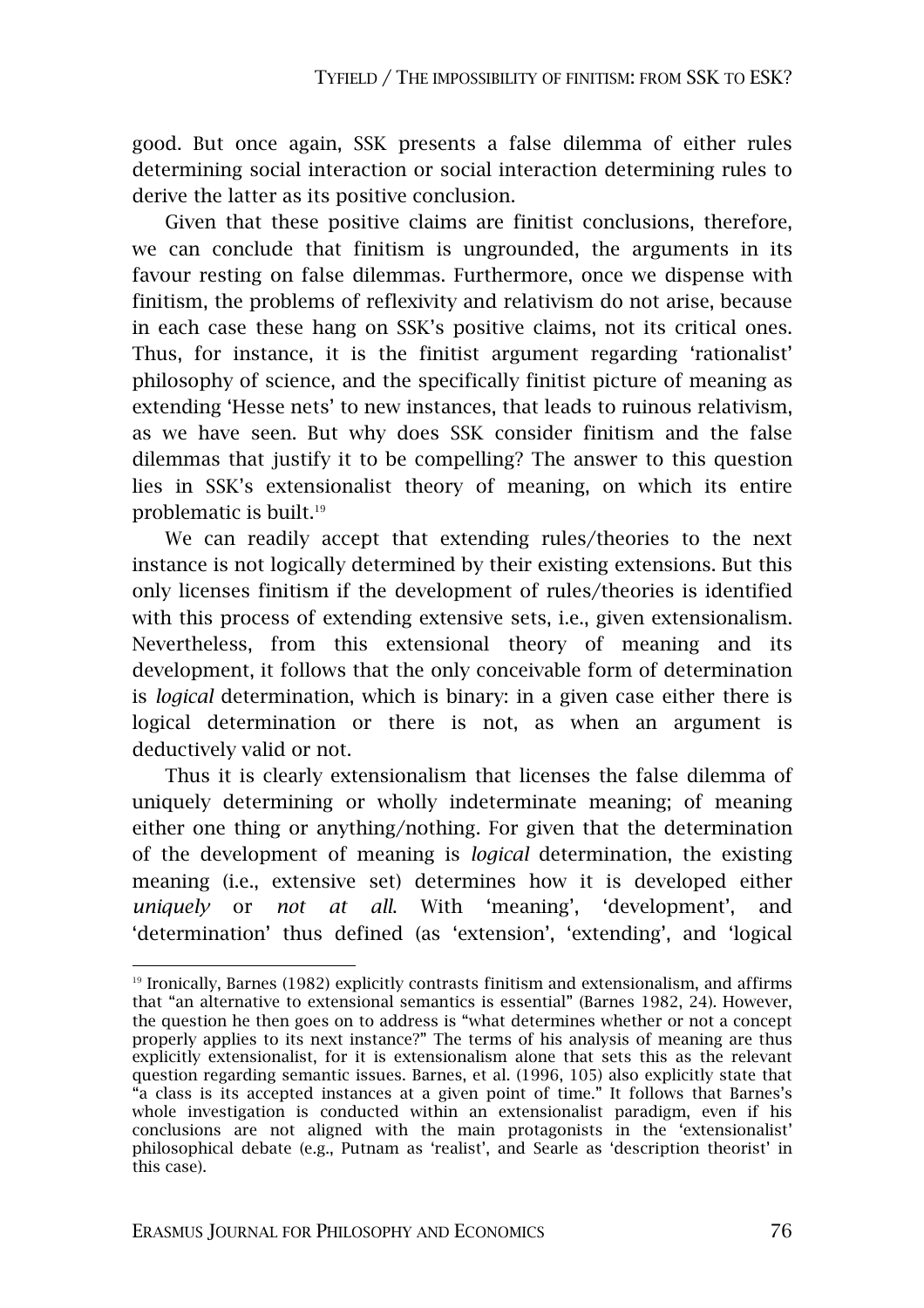determination' respectively), it follows also that meaning does not determine its own development at all, i.e., finitism. But notice that SSK has not *concluded* that there is no such thing as intrinsic meaning, for its non-existence is assumed in the extensionalism of the very formulation of the question it addresses.

Therefore, it is SSK's prior commitment to extensionalism, what underlies the false dilemmas that would justify their positive conclusions. Extensionalism, however, is a common philosophical position that, in SSK's useful terms, is accorded much credibility by the social community called 'philosophy'. The question is thus: why must it be discarded?

### **TOWARDS AN ALTERNATIVE PHILOSOPHICAL APPROACH**

The first point to note in response to this question is that extensionalism is responsible for the positive claims of SSK and, as we have seen, these are blighted with an inimical relativism that renders them insupportable and self-refuting.<sup>20</sup> Conversely, were we to dispense with extensionalism, we can retain the valuable critical arguments of SSK without being forced by the false dilemma to take that next step; one that then leads to the extinction of their critical challenge. This surely provides at least *prima facie* evidence, as a negative argument, to challenge extensionalism.

But positive arguments in favour of taking intensionality seriously are also easily marshalled. For, in each case, the intelligibility of SSK's claims rests on an unchallenged ambiguity that allows the tacit presupposition of what it is expressly denying to go unnoticed. In other words, it is not merely the case that SSK refutes itself but also that its positive claims, if true, would be unintelligible. It follows that if we understand the claims, they must be wrong.

Consider the Wittgensteinian (2001, §185) example of the '+1' rule, discussed above. SSK argues that extending the rule, and its extension at any given point in time, is not logically determined; no formulation of the rule can ever be sufficiently precise that it rules out all interpretations but one (the one intended). Thus '+1', and every other rule, is actually indeterminate; anything goes (e.g., Barnes, et al. 1996).

 $20$  There are legion other examples of direct inconsistency in SSK's pronouncements, e.g., regarding finitism and consistency see Barnes 1982, 38, where finitism is argued to be the result of consistency; and the various Barnes and Bloor quotations noted above at footnote 17 regarding the impossibility of consistency given finitism. Laudan (1998, 321) also notes the blithe inconsistency of SSK.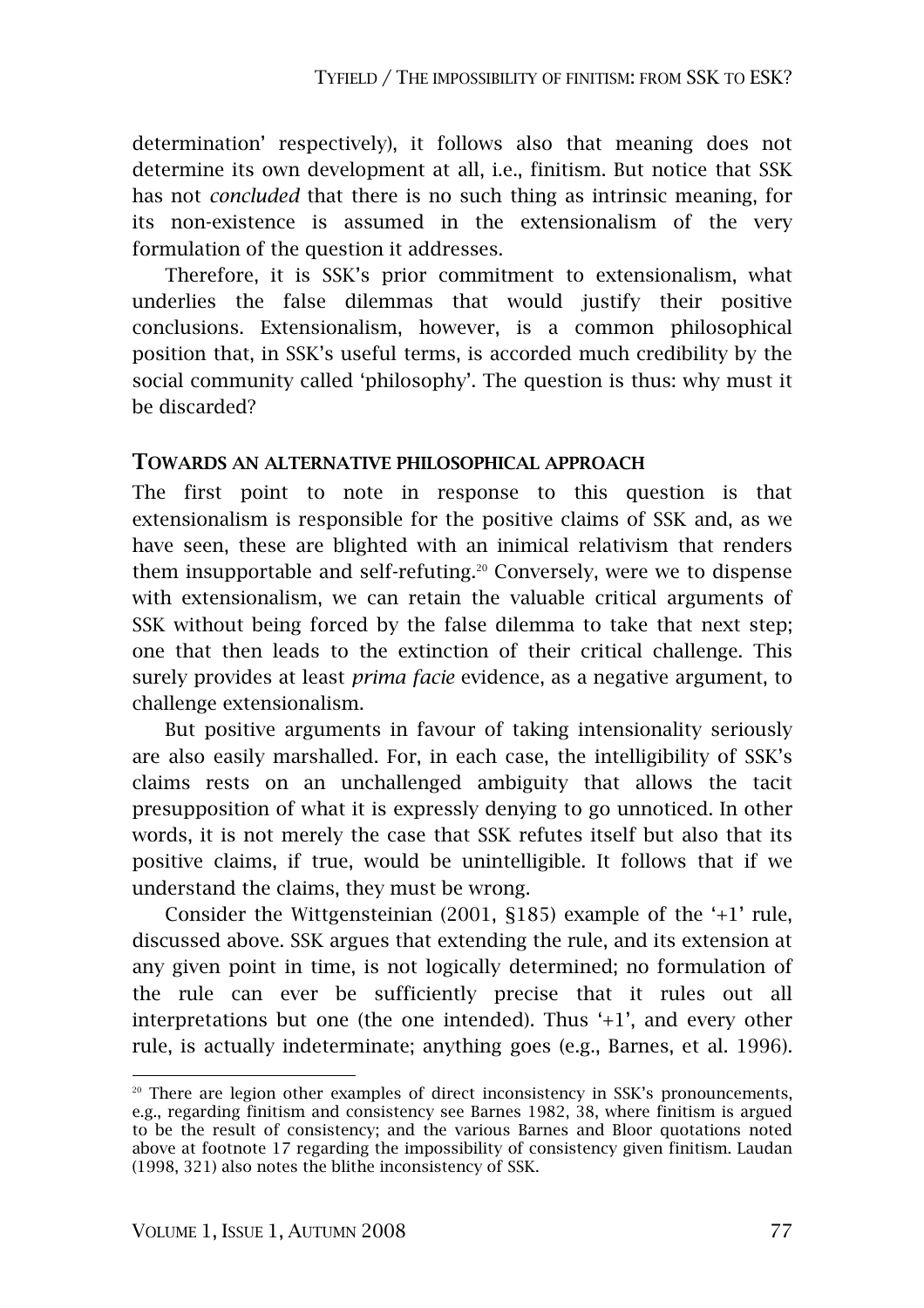But if such a rule can mean anything at all—if it can mean 'punch the teacher' or 'make porridge' or *anything else at all*—then it is utterly without content and so is totally unintelligible. Alternatively, we can see that we can only understand the point being made by the '+1' example because we *do* understand the rule in a determinate way and are struck by the possibility of understanding in a *different* way. But this is miles away from saying that the rule has no determinate meaning at all, in which case it would be totally unintelligible, as would *any statement about it* including *SSK's argument itself*.

Thus consider, for instance, trying to make SSK's finitist point using the nonsense example 'trung tring' instead of '+1'. I say 'trung tring' to the difficult child and he proceeds to stand on his chair, or cry, or leave the room, or stare at me blankly, or else. Clearly, the finitist philosophical point cannot be demonstrated by this example because we do not already have some idea of what the rule means against which to compare the supposedly unusual interpretation of the child. Nor, therefore, can we say anything about this rule unless and until it does have some meaning for us. In other words, if '+1' means anything at all, then SSK cannot intelligibly make any argument about it or making use of it. The only possible conclusion is that the extensionalist picture on which this argument is based is *not* what is happening in meaning use. As such, we can show that it is a necessary condition of the possibility of rule or meaning use that these are *not*, at any given time, totally unlimited in application.

Exactly the same criticism may be made of SSK's argument that the rules or theories underdetermine the development of scientific beliefs, which leads to the conclusion that social factors, such as interests, are the determining factor. But what are these social factors? According to the social ontology of SSK itself they can be no more than other social rules (e.g., the rule 'make money' or 'find a partner') 'known' by the individual, but these cannot, *ex hypothesi*, determine the social interaction that extends the other social rule. It follows that on SSK's model, there is no determinate connection between social interaction and social rules, in which case it seems misleading to argue that there are any social rules in the first place. Conversely, their conclusion is only plausible if social rules are intelligible, in which case they do have intrinsic, determinate content, i.e., they are intensional and not just extensional.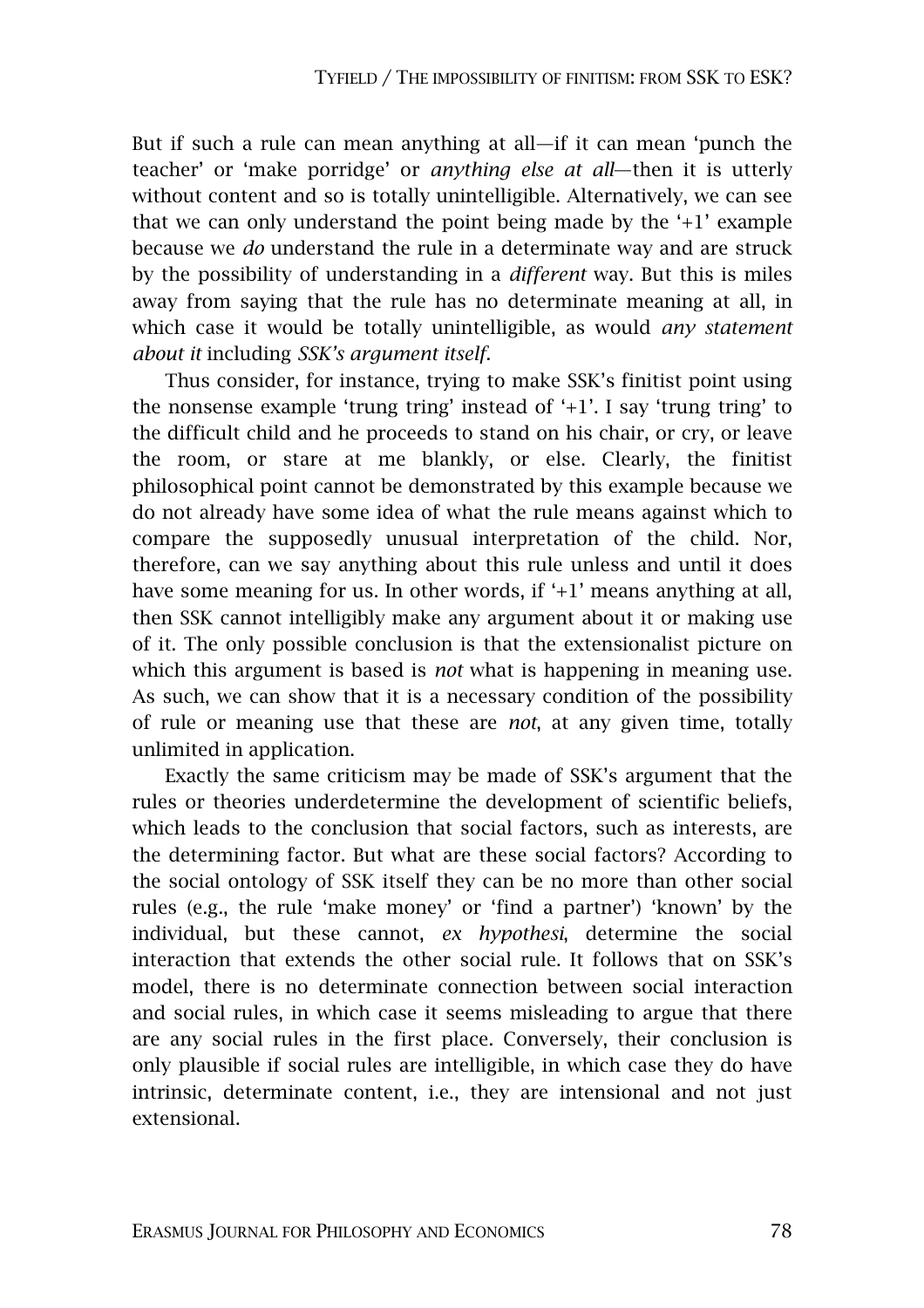A perfect illustration of this (which is also particularly relevant to issues of an ESK) is presented in Barnes et al. (1996) in discussion of a court case concerning a patent for aniline dyes.<sup>21</sup> It is argued that what decides the outcome of the patent case is not the result of balancing of arguments, the "weighing" of "weightless quantities", but is "a consequence of the balance of power", i.e., as a matter of which decision will best serve the interests of the constitutional order and/or the legal establishment itself (it is not specified which). This sounds terribly scandalous, and of course it is welcome to remind us that a totally 'disinterested' judiciary is just nonsense, but on SSK's account, when there is *nothing* in the arguments made before the court that determines the outcome, we cannot even *distort* the decision by seeing how it would interact with 'our' or other power-political interests. Nor is there even any point in a judicial decision, because how the decision itself is then interpreted, whether in its implementation or in its future use as jurisprudential precedent, is entirely undetermined. Note that this also immediately makes a mockery of criteria 4 and 5 of finitism (mentioned above) that finitist meaning functions like a system of precedent, because finitism actually deprives such a system of any material that could ever act as such: precedents must *constrain* as well as enable; yet finitism systematically denies the former.

Similarly, unable to see any implications of 'knowing' that we have particular 'interests'—for there are none—then all decisions become impossible, as, ironically, Barnes et al. (1996, 124) themselves notice. In short, SSK cannot argue simultaneously that rules underdetermine and that the deficit is made up by other rules, yet its plausibility trades on this systematic ambiguity. SSK therefore argues that it can explain how scientists, judges, and the rest of us choose between belief A and belief B, but overlooks the fact that it cannot explain how we can choose *at all*, because, in its repudiation of philosophy and ontology, it denies the *material cause* of a relatively autonomous intensional meaning upon which all such agency depends.

Similar arguments can be presented for all of SSK's positive finitist claims because in each case close reading shows that SSK is arguing as follows:

 $21$  Note also that, as presented, the argument suggests that the court is deciding on the actual chemistry and not merely on the patent dispute. It seems that Mermin (1998) also notices this.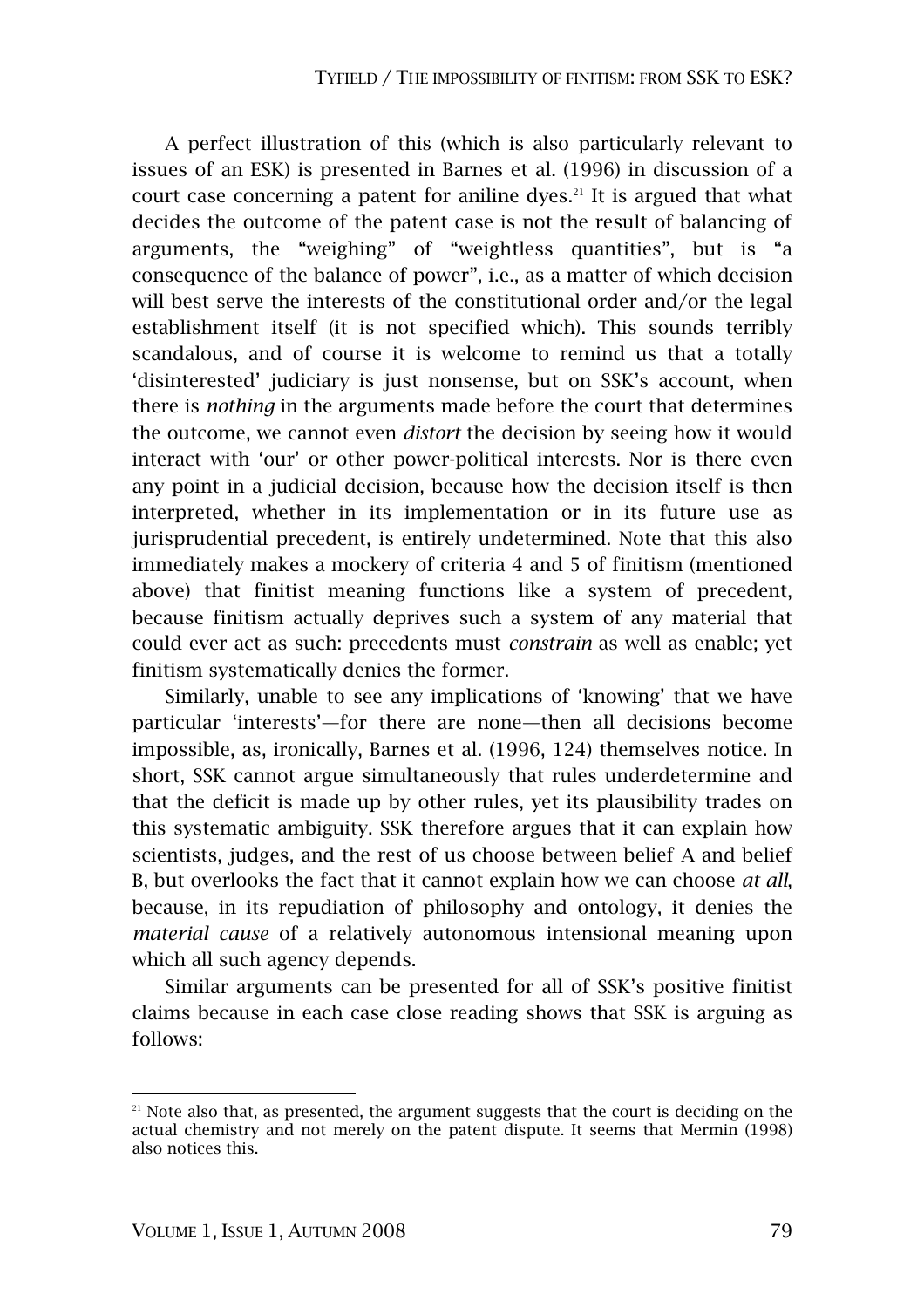(1) *not A* (critique of 'rationalism', compatible with extensionalism but also with intensionality) (2) *either A or B* (the disjunction of the false dilemma, from extensionalism) *Therefore*  (3) *B* (unintelligible if true, intelligible only if false)

Thus if we are to be able to understand SSK's claims at all, we must admit from the outset that rules do have determinate content that *constrains* (as well as enables), but does not itself fully *determine*, our subsequent action, including development of the rule itself. This yields the distinction between determin*ate* (i.e., a *material* cause that is constraining in the instant, but transformable in the future) and (fully, uniquely) determining meaning.<sup>22</sup> But this is just to admit an intensional theory of meaning that acknowledges internal relations of necessity between different meanings, hence rendering meaning relatively resistant to our use of it so that we cannot simply do as we please—*even collectively*—with meaning, *pace* SSK. And this, in turn, is to refuse to identify meaning with extensive classes and extending them to new instances.

We have, therefore, repudiated the extensionalist theory of meaning that is the root of SSK's philosophical problems. In order to take this step, though, we have had to employ a transcendental, i.e., a specifically *philosophical*, argument, examining the necessary conditions of intelligibility of the philosophical problem itself. Such a *sui generis*  philosophical analysis is exactly what SSK repudiates in its philosophical naturalism. However, this step is necessary for SSK if it is not to be forced to choose sides on the false dilemmas that arise from its philosophical neglect, in each case forcing SSK into a self-refuting position as we have seen. Thus SSK sees only that if extensionalism is right, then it is wrong, but sees it as inevitable, because it does not see that intensionality is presupposed anyway so that extensionalism is simply wrong: the initial premise is false and the argument collapses. Conversely, if we employ a transcendental approach as opposed to one

 $\overline{a}$ <sup>22</sup> Note also that, because meanings do not themselves fully determine, they also do not have agency, just as SSK correctly claims in its criticism of its various opponents. Instead, agency is reserved to human meaning-users in whom meaning resides, but here agency amounts to *changing* and not *creating* meanings (Bloor 1997, 70). There must be meanings in the first place or there is no possibility of an agent having *any* understanding, which in turn rules out agency, including the agency to manipulate and create new meanings.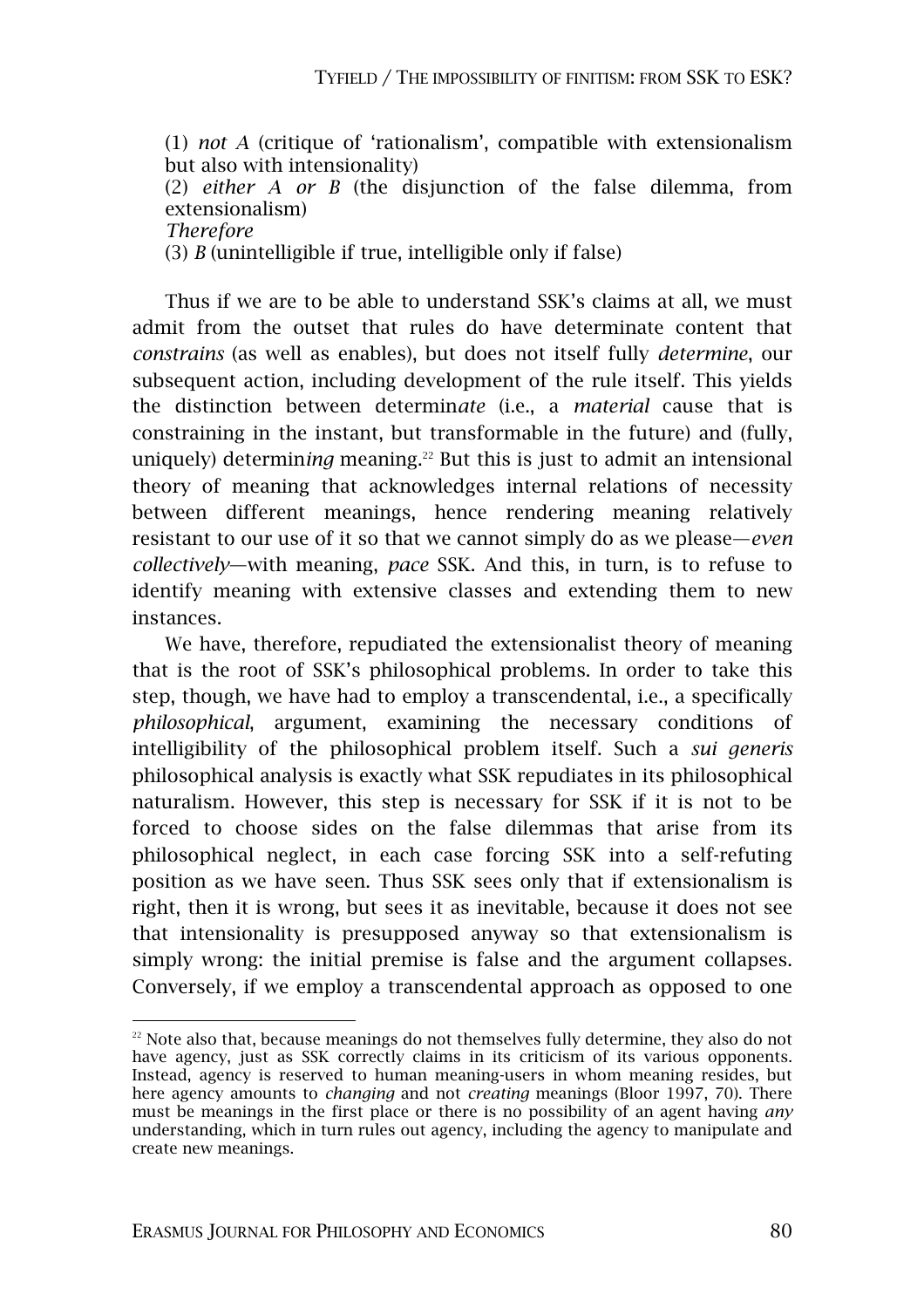starting from the presumption of an extensionalist model of meaning, we can readily admit the intensionality of meaning and thus secure each of SSK's critical points, while (in the schema above) the step to B or conclusion (3), via the false dilemmas and ambiguities of premise (2), and the insoluble paradoxes that come with that step are avoided.

The refutation of premise (2) by transcendental reasoning, however, demands first that we admit the problems of finitism, for this alone can provide the motivation actually to *examine* the philosophical problems and not merely rest on an anti-philosophical complacency characteristic of naturalist perspectives. That is to say, so long as finitism is accepted one cannot even consent to the problems of reflexivity to be *problems*. For the 'net of meaning' picture makes it evidently absurd to attempt to step outside or beyond the net. Thus it is finitism, and the interactionist social ontology it sponsors, that licences the conflation of knowledge and social structure to the single un-tethered level of the net of meaning, and it is on this basis that problems of reflexivity are simply *accepted* as *irresolvable*. In the context of an underlying philosophical naturalism that precludes the analysis offered here and the admission of the importance of tackling philosophical problems, it follows that in order to begin even to address these problems, finitism must first be rejected.

The fundamental false dilemma underlying SSK is, therefore, that between first or *ex ante* 'rationalist' philosophy and naturalist or sceptical anti-philosophy. Taking its stand against the former, SSK immediately sides with the latter, but thereby finds itself cast into the fogs of relativism, which it then fully embraces in its defiant dismissal of the problems of reflexivity. It is SSK's (anti-) philosophical naturalism that explains the *ex ante* and unquestioned acceptance of extensionalism responsible for its intractable theoretical difficulties; thereby also explaining why SSK, despite its anti-philosophism, paradoxically finds itself dominated by its philosophical dimension, as noted by Hess above. But SSK need not take this option of philosophical naturalism because there exists the third option of a *critical*  philosophical perspective, which asks [regarding rules/meaning]: *given* that [meaning use] is possible (at the price of ruling oneself into dumb silence), what is ontologically presupposed by this? With the clear alternative of a critical philosophy, then, we see that this element of SSK's program can, and indeed must, be relinquished.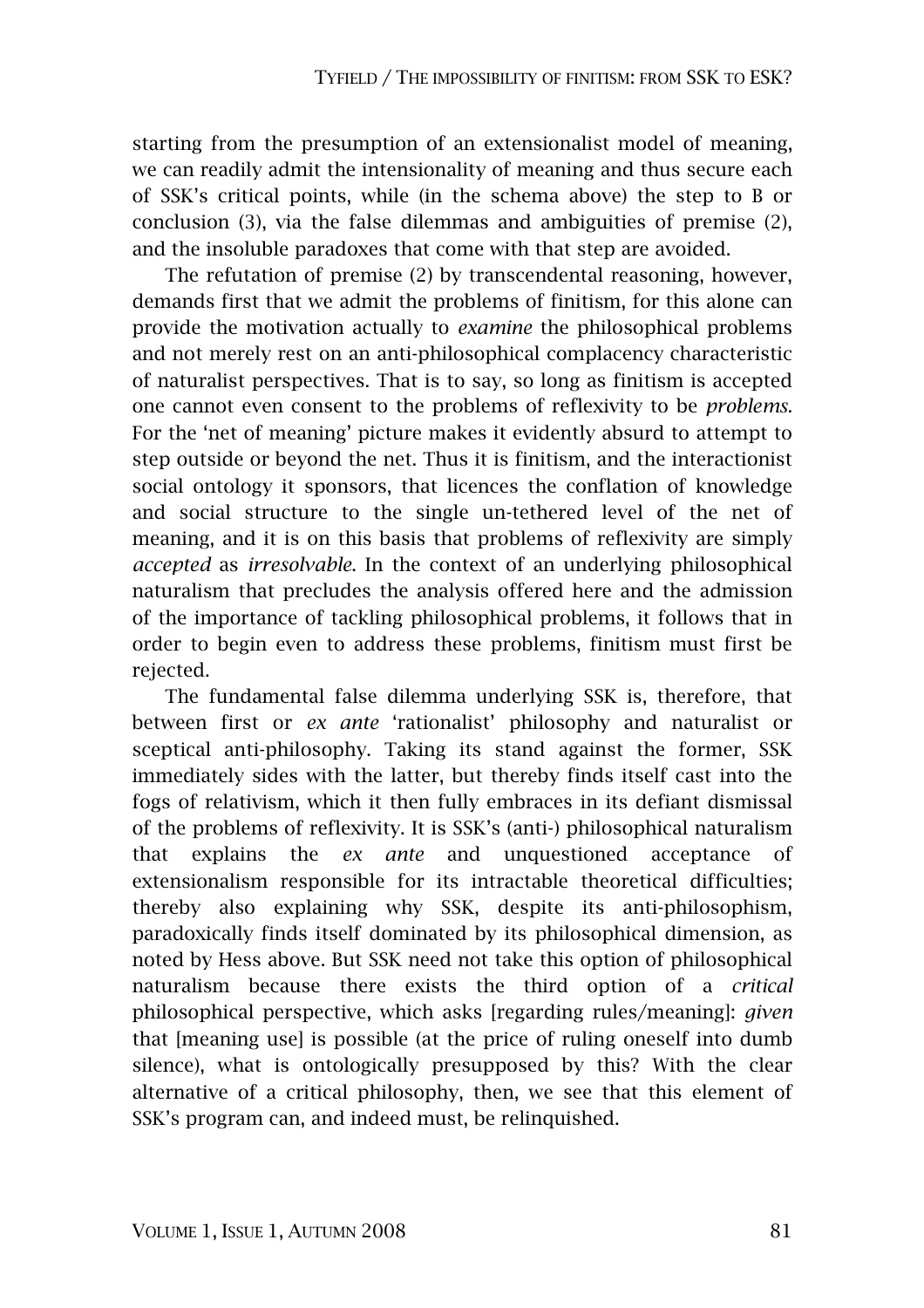### **CONCLUSION**

We have investigated SSK and concluded that, as it stands, it does not afford a profitable basis for the development of an ESK, but rather forecloses such a project. Furthermore, we have found this to be caused by the inadequate philosophical understanding at its heart: its extensionalist theory of meaning, which manifests in the problems of reflexivity and meaning scepticism. Confronting this problem forces us to take an entirely different approach, examining the ontological presuppositions of this impossible but apparently ineluctable challenge. This thereby repudiates the fundamental philosophical problematic from which extensionalism itself arises, namely the attempt to provide a watertight philosophical 'solution' to the problems of meaning use that arise when it is treated in terms of logical determination of the application of labels of extensive sets.

Such explicit transcendental philosophical examination, however, also significantly reorganizes the project of a social study of science, without thereby sacrificing its significant critical advantages over alternative research projects; which leave scientific knowledge sealed off, pristine, and inviolable for a wholly separate philosophy of science. Indeed, the exact opposite is the case: it is SSK itself that cannot sustain these critical points because, deprived of any possibility of knowing whether beliefs are true and even of any determinate meaning, it must rule itself into silence, taking even its own arguments with it. Time and again SSK points to important truths but on each occasion it then goes on to snatch them away, denying there are any truths at all.

The implications of such a reorientation of SSK are of central importance for any project of an economics of scientific knowledge. This is not only in the sense of offering a model that is itself not riddled with problems, but also because an ESK, if it is to do anything at all, must be able to offer a critique of how and where the imposition of economic imperatives on scientific research has a detrimental effect on the "scientific knowledge" thereby produced. In the age of the ubiquitous penetration of such economic issues into research, the failure, or rather refusal, of any SSK-inspired ESK to make such judgements would be a grievous loss to social criticism.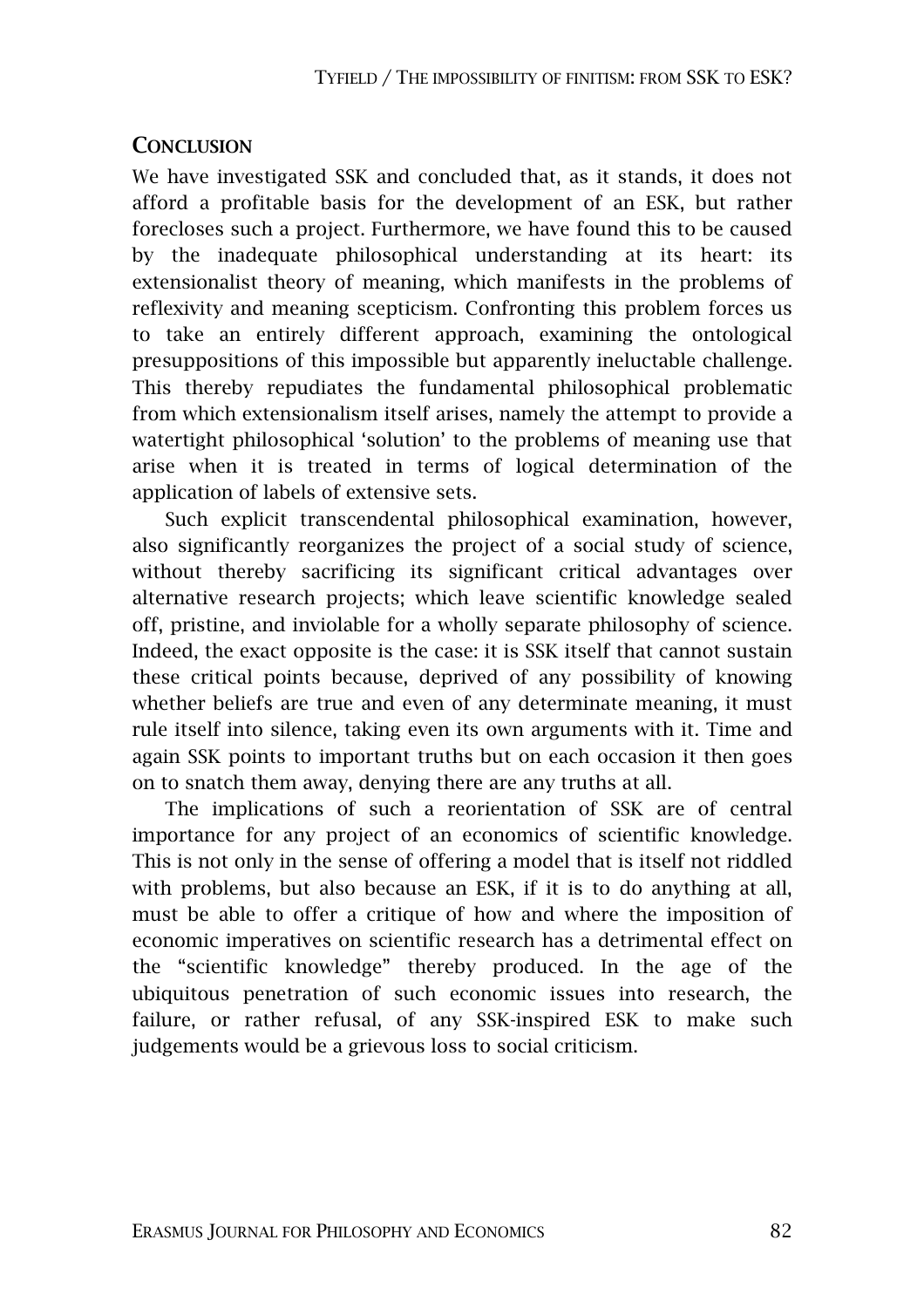#### **REFERENCES**

- Barnes, S. Barry. 1974. *Scientific knowledge and social theory.* London: Routledge and Kegan Paul.
- Barnes, S. Barry. 1982. On the extensions of concepts and the growth of knowledge. *Sociological Review*, 30 (1): 23-44.
- Barnes, S. Barry. 1983. Social life as bootstrapped induction. *Sociology*, 17 (4): 524-545.

Barnes, S. Barry. 1995. *The elements of social theory*. London: UCL Press.

- Barnes, S. Barry, and David Bloor. 1982. Relativism, rationalism and the sociology of knowledge. In *Rationality and relativism*, eds. Martin Hollis, and Steven Lukes. Oxford: Blackwell, 21-47.
- Barnes, S. Barry, David Bloor, and John Henry. 1996. *Sociology of scientific knowledge*. London: Athlone Press; Chicago: University of Chicago Press.
- Barnes, S. Barry, and David Edge (eds.). 1982. *Science in context: readings in the sociology of science*. Milton Keynes: Open University Press.
- Bernasconi-Kohn, Lorenzo. 2006. How not to think about rules and rule-following: a response to Stueber. *Philosophy of the Social Sciences*, 36 (1): 86-94.
- Bhaskar, Roy. 1986. *Scientific realism and human emancipation*. London: Verso.
- Bhaskar, Roy. 1998 [1979]. *The possibility of naturalism*. London: Routledge.
- Bloor, David. 1981. The strengths of the strong programme. *Philosophy of the Social Sciences*, 11 (2): 199-213.
- Bloor, David. 1991 [1976]. *Knowledge and social imagery*. London and Boston: Routledge and Kegan Paul.
- Bloor, David. 1992. Left and right Wittgensteinians. In *Science as practice and culture*, ed. Andrew Pickering. Chicago: University of Chicago Press, 266-282.
- Bloor, David. 1997. *Wittgenstein, rules and institutions*. London and New York: Routledge.
- Bloor, David. 1998. Changing axes: response to Mermin. *Social Studies of Science*, 28 (4): 624-635.
- Bloor, David. 2004. Institutions and rule-scepticism: a reply to Martin Kusch. *Social Studies of Science*, 34 (4): 593-601.
- Boyle, James. 1996. *Shamans, software and spleens: law and the construction of the information society*. Cambridge (MA) and London: Harvard University Press.
- Boyle, James. 2003. The second enclosure movement and the construction of the public domain. *Law and Contemporary Problems*, 66 (1-2): 33-73.
- Callon, Michel. 2002. Technology, politics and the market: an interview with Michel Callon, conducted by Andrew Barry and Donald Slater. *Economy and Society*, 31 (2): 285-306.
- Callon, Michel, and Bruno Latour. 1992. Don't throw the baby out with the bath school: a reply to Collins and Yearley. In *Science as practice and culture*, ed. Andrew Pickering. Chicago: University of Chicago Press, 343-368.
- Campbell, Eric, Brian Clarridge, Manjusha Gokhale, Lauren Birenbaum, Stephen Hilgartner, Neil Holtzman, David Blumenthal. 2002. Data withholding in academic genetics: evidence from a national survey. *Journal of the American Medical Association*, 287 (4): 473-480.
- Collins, Harry M. 1983. The sociology of scientific knowledge: studies of contemporary science. *Annual Review of Sociology*, 9: 265-285.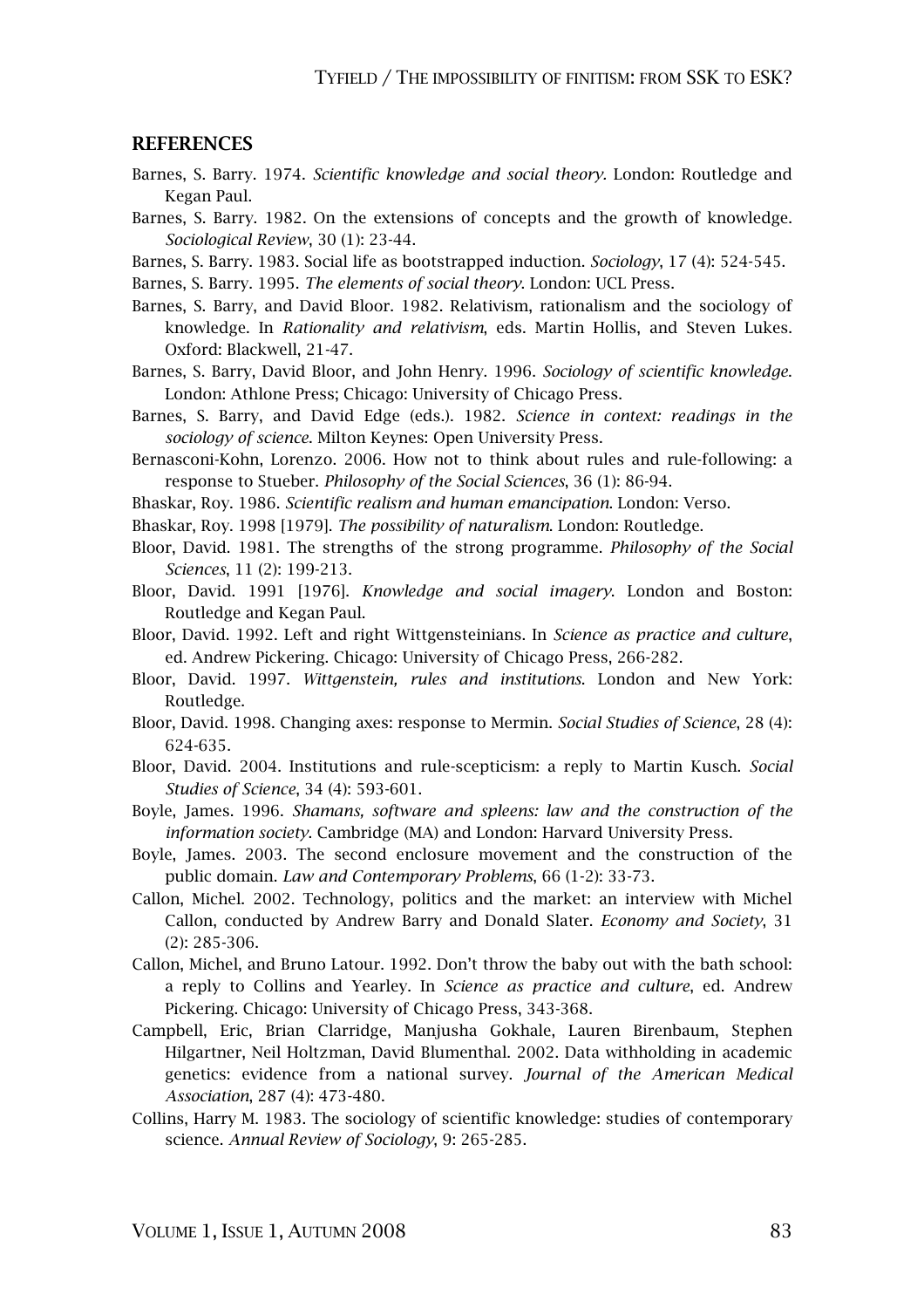- Collins, Harry M., and Trevor Pinch. 1993. *The Golem: what everyone should know about science*. Cambridge: Cambridge University Press.
- Collins, Harry M., and Steven Yearley. 1992a. Epistemological chicken. In *Science as practice and culture*, ed. Andrew Pickering. Chicago: University of Chicago Press, 301-326.
- Collins, Harry M., and Steven Yearley. 1992b. Journey into space. In *Science as practice and culture*, ed. Andrew Pickering. Chicago: University of Chicago Press: 369-389.
- Eisenberg, Rebecca. 1987. Proprietary rights and the norms of science in biotechnology research. *Yale Law Journal*, 97 (2): 177-231.
- Eisenberg, Rebecca. 1996. Public research and private development: patents and technology transfer in government-sponsored research. *Virginia Law Review*, 82 (8): 1663-1727.
- Geiger, Roger. 2004. *Knowledge and money*. Stanford: Stanford University Press.
- Greenberg, Daniel. 2001. *Science, money and politics*. Chicago: University of Chicago Press.
- Hacking, Ian. 1992. Putting agency back into experiment. In *Science as practice and culture*, ed. Andrew Pickering. Chicago: University of Chicago Press, 29-64.
- Haddock, Adrian. 2004. Re-thinking the 'strong programme' in the sociology of knowledge. *Studies in the History of the Philosophy of Science Part A*, 35 (1): 19-40.
- Hands, D. Wade. 1994. The sociology of scientific knowledge: some thoughts on the possibilities. In *New directions in economic methodology*, ed. Roger Backhouse. London: Routledge, 75-106.
- Hands, D. Wade. 1997. Conjectures and reputations: the sociology of scientific knowledge and the history of economic thought. *History of Political Economy*, 29 (4): 695-739.
- Hands, D. Wade. 2001. *Reflection without rules: economic methodology and contemporary science theory*. Cambridge: Cambridge University Press.
- Heller, Michael, and Rebecca Eisenberg. 1998. Can patents deter innovation? The anticommons in biomedical research. *Science*, 280 (5364): 698-701.
- Hess, David. 1997. *Science studies: an advanced introduction*. New York and London: New York University Press.
- Hesse, Mary. 1976. Truth and the growth of scientific knowledge. *PSA: Proceedings of the Biennial Meeting of the Philosophy of Science Association: Symposia and Invited Papers*, 2: 261-280.
- Hesse, Mary. 1980. *Revolutions and reconstructions in the philosophy of science*. Bloomington (IN): Indiana University Press.
- Hollis, Martin. 1982. The social destruction of reality. In *Rationality and relativism*, eds. Martin Hollis, and Steven Lukes. Oxford: Blackwell, 67-86.
- King, Anthony. 1999a. The impossibility of naturalism: the antinomies of Bhaskar's realism. *Journal for the Theory of Social Behaviour*, 29 (3): 267-288.
- King, Anthony. 1999b. Against structure: a critique of morphogenetic social theory. *Sociological Review*, 47 (2): 199-227.
- King, Anthony. 2006. How not to structure a social theory: a reply to a critical response. *Philosophy of the Social Sciences*, 36 (4): 464-479.
- Krimsky, Sheldon. 2003. *Science in the private interest: has the lure of profits corrupted biomedical research?* Lanham: Rowman and Littlefield.
- Kripke, Saul. 1982. *Wittgenstein: on rules and private language*. Oxford: Blackwell.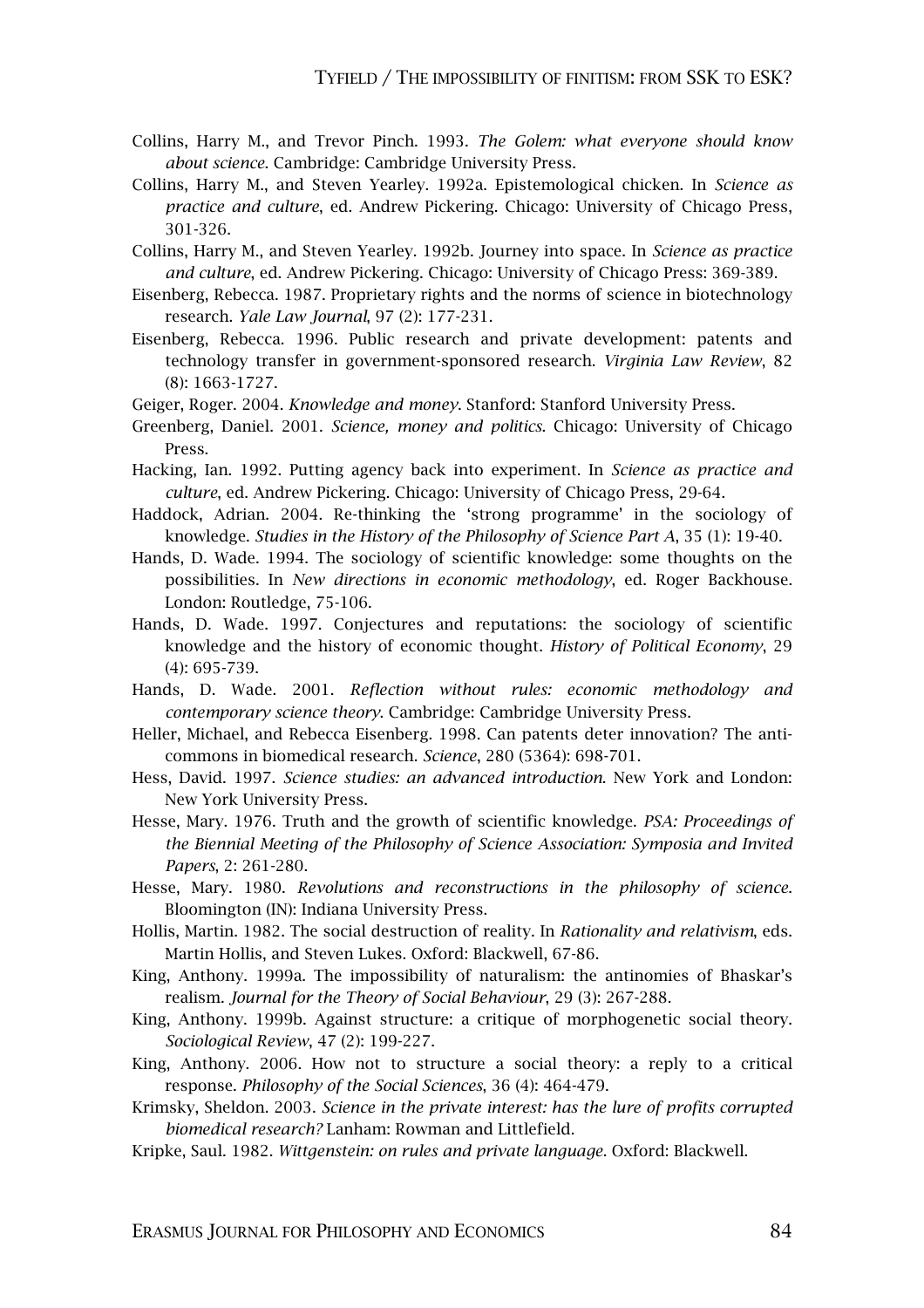- Kuhn, Thomas. 1970 [1962]. *The structure of scientific revolutions*. Chicago: Chicago University Press.
- Kusch, Martin. 2004. Rule-scepticism and the sociology of scientific knowledge: the Bloor-Lynch debate revisited. *Social Studies of Science*, 34 (4): 571-591.
- Kusch, Martin. 2006. *A sceptical guide to meaning and rules: defending Kripke's Wittgenstein*. Chesham: Acumen.
- Lakatos, Imre. 1970. History of science and its rational reconstruction. Reprinted in *The methodology of scientific research programmes: philosophical papers, vol. 1*, eds. John Worrall, and Gregory Currie. Cambridge: Cambridge University Press, 102-138.
- Laudan, Larry. 1977. *Progress and its problems: towards a theory of scientific growth*. London: Routledge and Kegan Paul.
- Laudan, Larry. 1981. The pseudo-science of science? *Philosophy of the Social Sciences*, 11 (2): 173-198.
- Laudan, Larry. 1982. More on Bloor. *Philosophy of the Social Science*, 12 (1): 71-74.
- Laudan, Larry. 1998. De-mystifying underdetermination. In *Philosophy of science: the central issues*, eds. Martin Curd, and Jan A. Cover. New York and London: W. W. Norton & Company, 320-353. Previously printed in [1990] *Scientific theories, Minnesota Studies in the Philosophy of Science, vol. 14*, ed. C. Wade Savage. Minneapolis (MN): University of Minnesota Press, 267-297.
- Lynch, Michael. 1992a. Extending Wittgenstein: the pivotal move from epistemology to the sociology of science. In *Science as practice and culture*, ed. A. Pickering. Chicago: University of Chicago Press, 215-265.
- Lynch, Michael. 1992b. From the "will to theory" to the discursive collage: a reply to Bloor's "Left and right Wittgensteinians". In *Science as practice and culture*, ed. Andrew Pickering. Chicago: University of Chicago Press, 283-299.
- MacKenzie, Donald. 1981. Notes on the science and social relations debate. *Capital and Class*, 14: 47-60.
- Mäki, Uskali. 1992. Social conditioning in economics. In *Post-Popperian methodology of economics: recovering practice*, ed. N. de Marchi. Boston: Kluwer, 65-104.
- Mermin, N. David. 1998. The science of science: a physicist reads Barnes, Bloor and Henry. *Social Studies of Science*, 28 (4): 603-623.
- Merton, Robert K. 1973. *The sociology of science: theoretical and empirical investigations*. Chicago: Chicago University Press.
- Mirowski, Philip, and Esther-Mirjam Sent (eds.). 2002. *Science bought and sold*. Chicago: University of Chicago Press.
- Mirowski, Philip, and Esther-Mirjam Sent. 2008. The commercialization of science and the response of STS. In *New handbook of STS*, eds. Edward Hackett, Judy Wacjman, Olga Amsterdamska, and Michael Lynch.Cambridge (MA): MIT Press, 635-689.
- Nelson, Richard. 2001. Observations on the post-Bayh-Dole rise of patenting at American universities. *Journal of Technology Transfer*, 26 (1-2): 13-19.
- Nelson, Richard. 2004. The market economy, and the scientific commons. *Research Policy*, 33 (3): 455-471.
- Newfield, Christopher. 2003. *Ivy and industry: business and the making of the American university, 1880-1980*. Durham (NC) and London: Duke University Press.